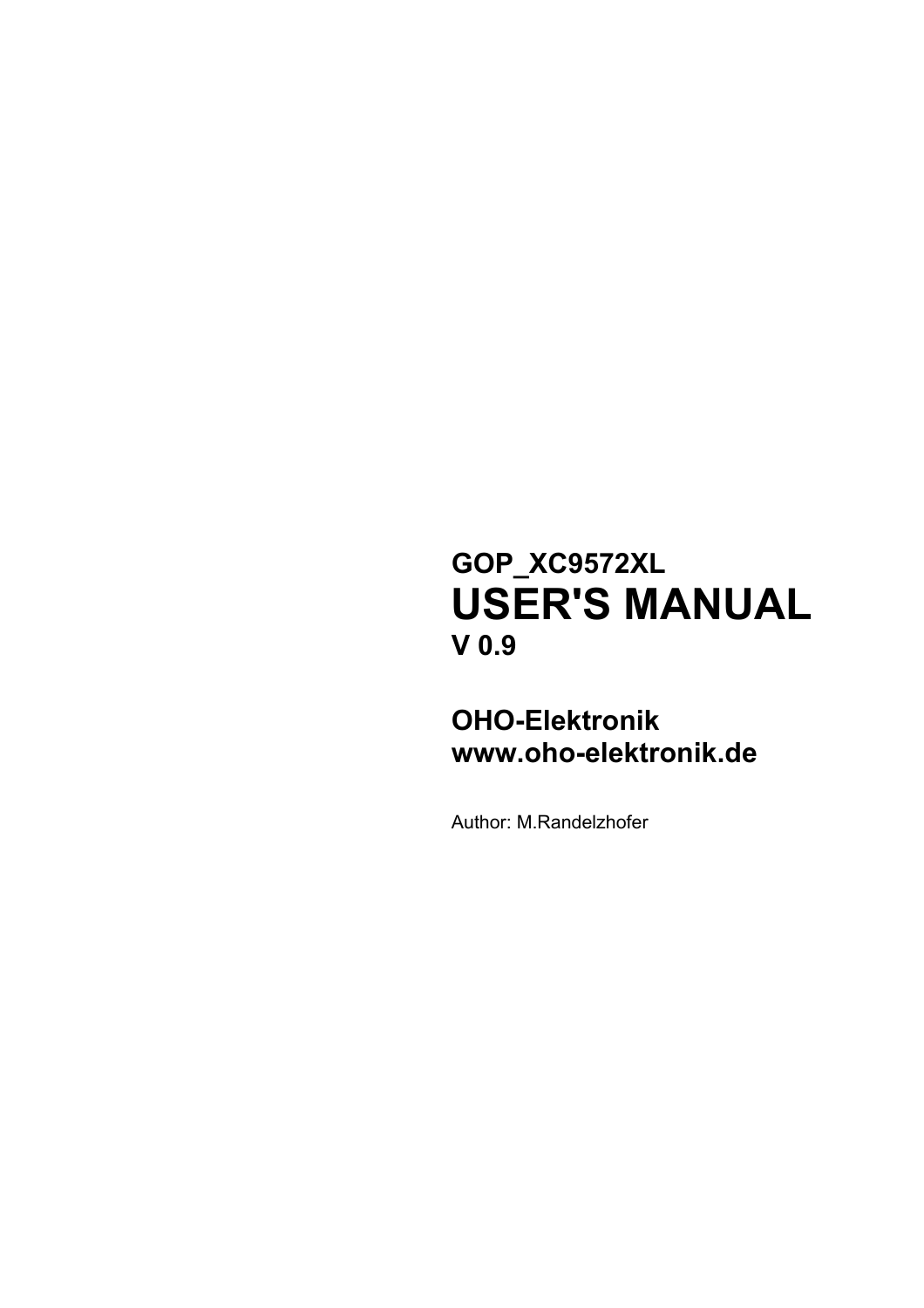### **OHO-Elektronik**

**Michael Randelzhofer** 

**Rudolf-Diesel-Str. 8 85221 Dachau Germany** 

WEB: www.oho-elektronik.de EMAIL: info@oho-elektronik.de

Phone: +49 8131 339230 FAX: +49 8131 339294

©2005 OHO-Elektronik - Michael Randelzhofer All rights reserved

Disclaimer:

Under no circumstances OHO-Elektronik - Michael Randelzhofer is liable for consequential costs, losses, damages, lost profits.

Any schematics, pcb or program parts are under the copyright of OHO-Elektronik - Michael Randelzhofer, and can only be reproduced by permission of this company.

The contents of this USER'S MANUAL are subject to change without notice. However the main changes are listed in the revision table at the end of this document.

Products of OHO-Elektronik - Michael Randelzhofer are not designed for use in life support systems, where malfunction of these products could result in personal injury.

The products of OHO-Elektronik - Michael Randelzhofer are intended for use in a laboratory test environment only. They can generate radio frequency energy (depending on the downloaded design and application), which can disturb local radio or TV equipment, and so they have not been tested to be CE compliant.

If you encounter any technical problems or mistakes in this document, please contact mrandelzhofer@oho-elektronik.de, serious hints are very appreciated.

Trademarks:

All brand names or product names mentioned are trademarks or registered trademarks of their respective holders.

PAL and GAL are registered trademarks of Lattice Semiconductor Corp.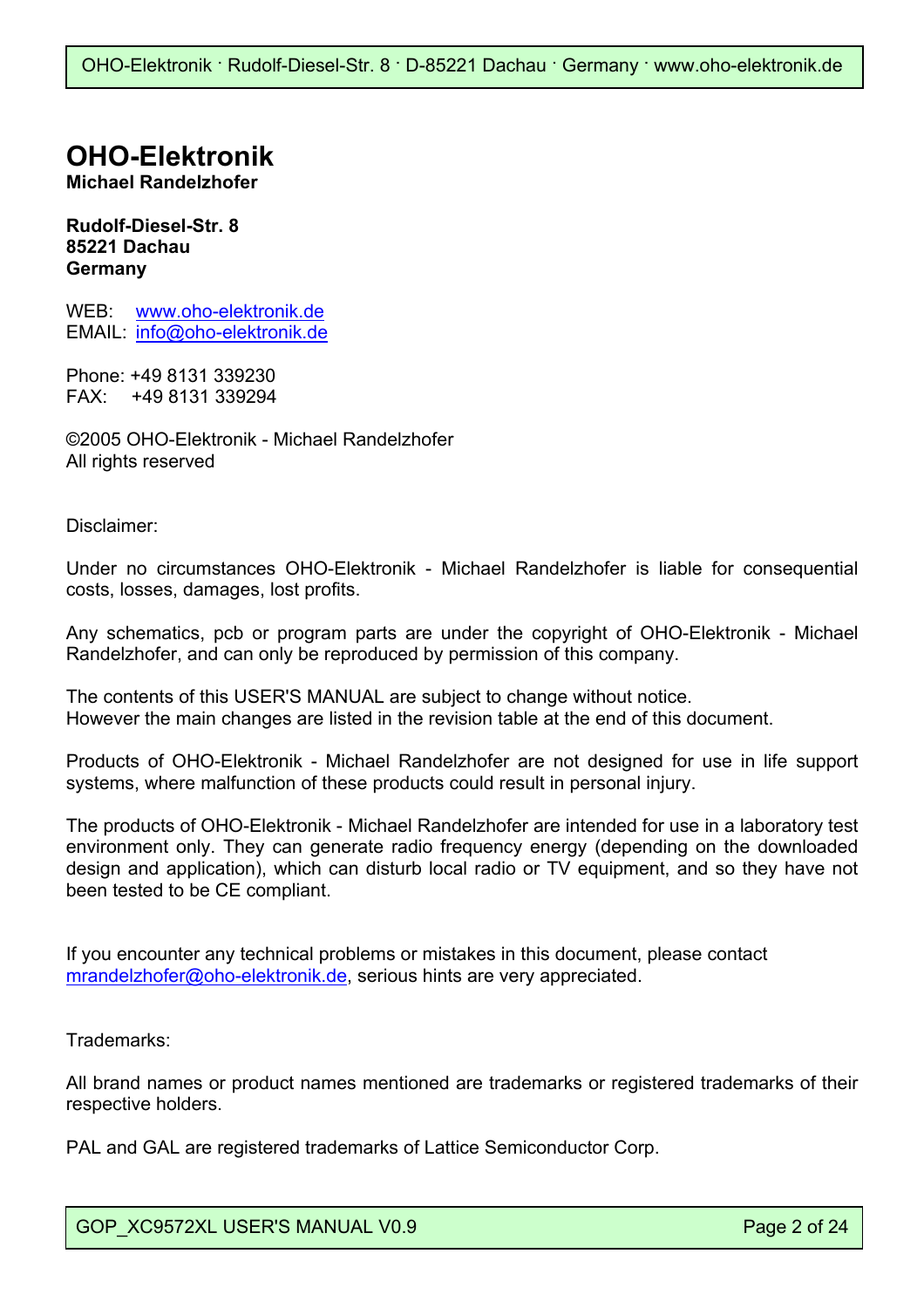# 1. Table of contents:

| $\mathbf{1}$ . |      |                      |  |
|----------------|------|----------------------|--|
| 2.             |      |                      |  |
|                | 2.1  |                      |  |
|                | 2.2. |                      |  |
|                | 2.3. |                      |  |
|                | 2.4. |                      |  |
|                | 2.5. |                      |  |
|                | 2.6. |                      |  |
|                |      |                      |  |
|                | 3.1. |                      |  |
|                | 3.2. |                      |  |
|                | 3.3. |                      |  |
|                | 3.4. |                      |  |
| 4.             |      | CPLD Design Support. |  |
| 5.             |      |                      |  |
| 6.             |      |                      |  |
| 7.             |      |                      |  |
| 8.             |      |                      |  |
| 9.             |      |                      |  |
| 10.            |      |                      |  |
| 11.            |      |                      |  |
| 12.            |      |                      |  |
| 13.            |      |                      |  |
| 14.            |      |                      |  |
| 15.            |      |                      |  |
| 16.            |      |                      |  |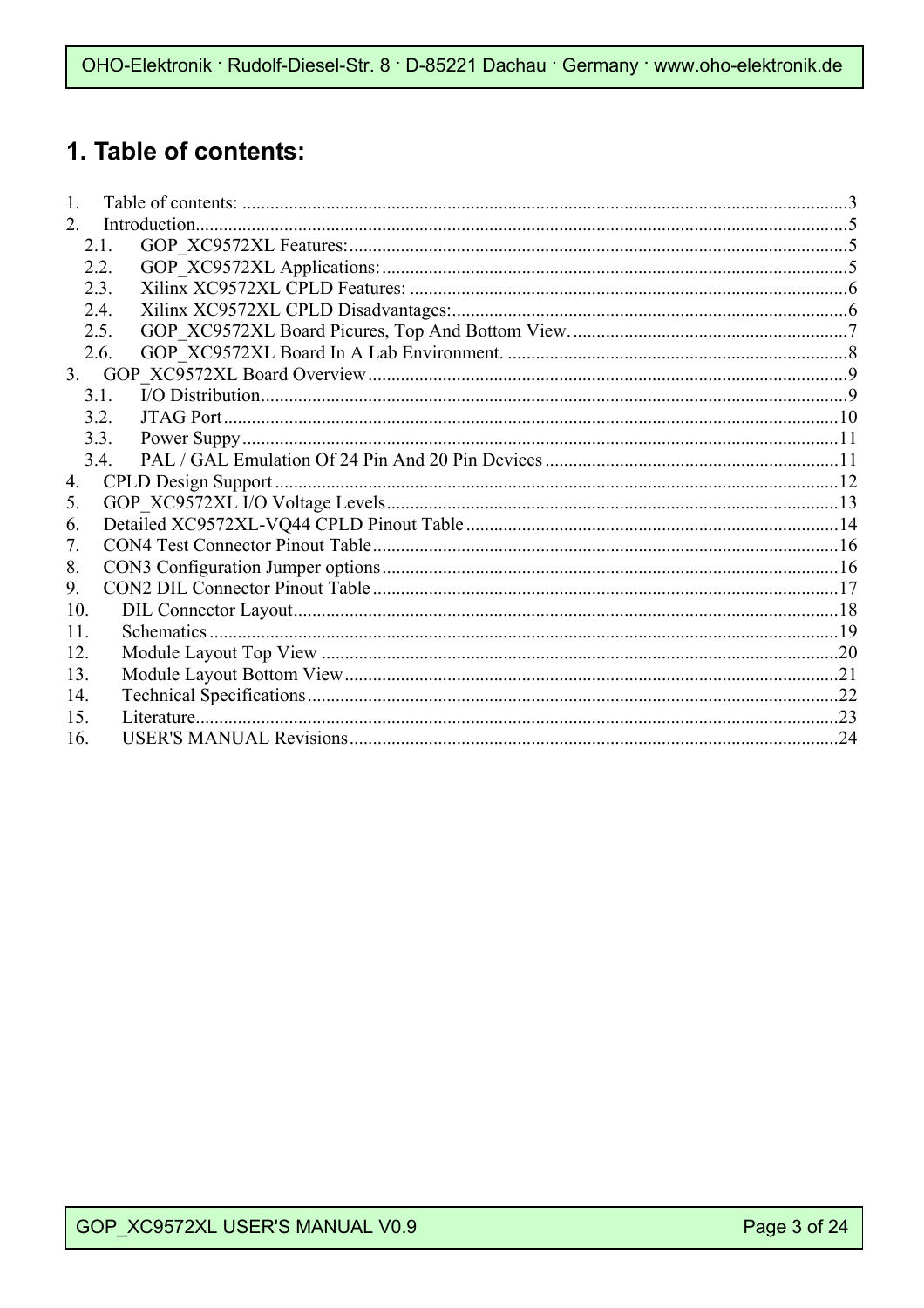OHO-Elektronik · Rudolf-Diesel-Str. 8 · D-85221 Dachau · Germany · www.oho-elektronik.de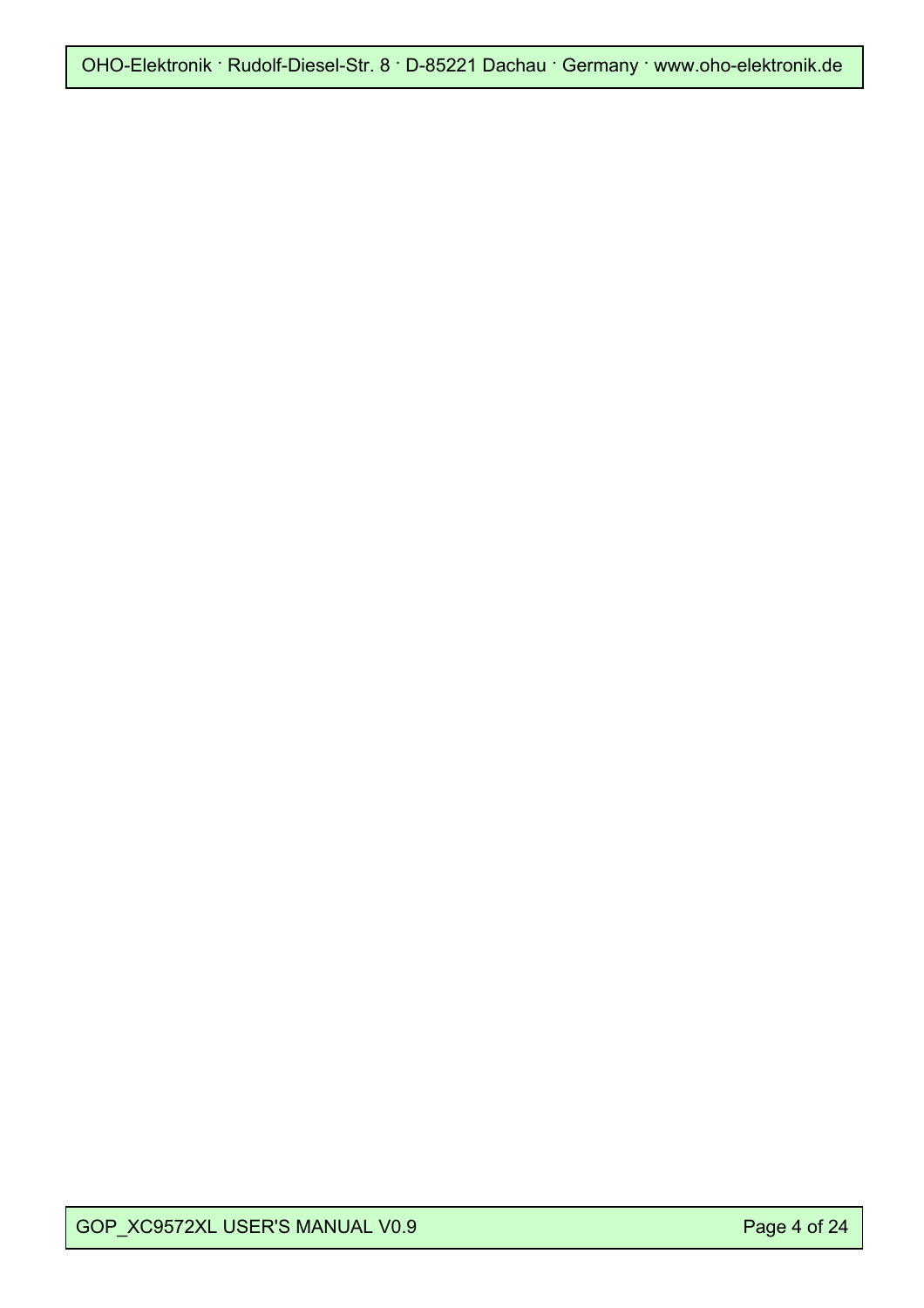### **2. Introduction**

The GOP XC9572XL is a mini module composed of a CPLD device with a PAL / GAL compatible 24 pin DIL footprint. Many additional features make it useful and flexible:

#### *2.1. GOP\_XC9572XL Features:*

- ¾ XC9572XL-10VQ44C CPLD, a member of the XILINX XC9500XL family, with a 24 or 20 pin PAL / GAL compatible DIL footprint
- ¾ Xilinx Parallel Cable IV or Platform USB compatible download connector 14pin / 2mm, an OHO-Elektronik low cost programmer is also availlable
- $\geq$  Operating voltage from 3,5V to 5.5V
- $\triangleright$  Serial resistors in the I/O and test connector pins helps to decrease ringing
- ¾ Onboard Clock oscillator with 49.152 MHz for audio or RS232 applications
- $\triangleright$  Reverse plug in protection
- $\triangleright$  A red / green dual led
- $\triangleright$  A 7-pin test connector for probing internal signals, or interconnecting several GOP's
- $\triangleright$  Solder jumpers for additional ground connections.
- $\triangleright$  Easy to reuse
- $\triangleright$  Professional design, manufactured on a 4 layer PCB, Made in Germany

#### *2.2. GOP\_XC9572XL Applications:*

- $\triangleright$  Replacement of PAL / GAL devices
- $\triangleright$  Rapid Prototyping
- $\triangleright$  Fast evaluation of Xilinx CPLD's
- ¾ Hardware platform for VHDL / VERILOG / digital design introductory courses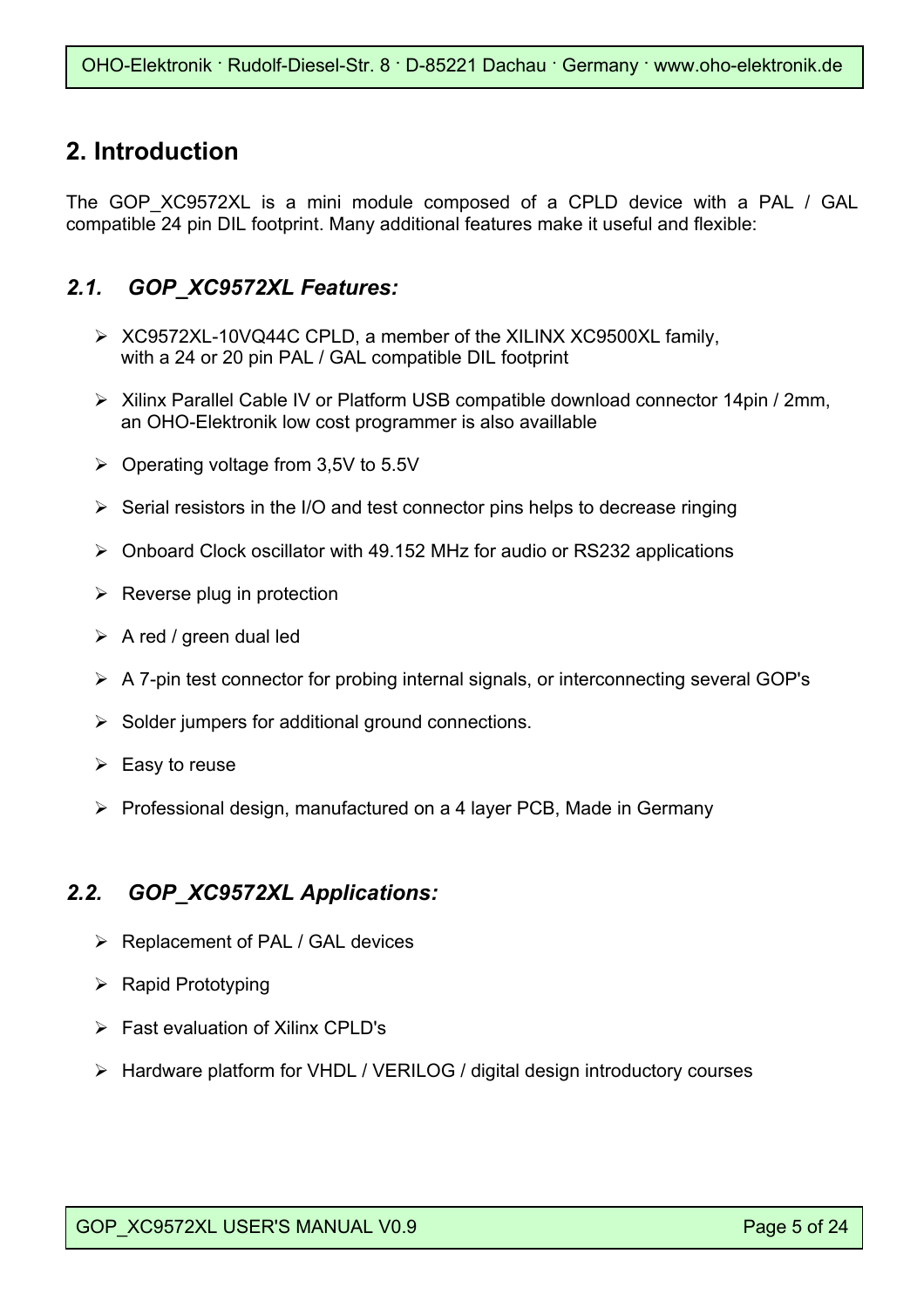#### *2.3. Xilinx XC9572XL CPLD Features:*

Document [1] and [2] lists lots of goodies, here are the best facts:

- $\triangleright$  Highest density and lowest cost non volatile CPLD device in the 64 macrocell device class, but with 72 macrocells
- ¾ 4 logic arrays "18V54", each offers 54 (!) array inputs with 18 macrocells and 90 product terms, wired together by a FASTCONNECT II SWITCHMATRIX
- $\triangleright$  Inputs are 5V-tolerant
- $\triangleright$  Macrocells offer D and T type flipflops with dedicated CE input
- $\geq 3$  global clocks, 2 global tristate nets and a global set / reset net
- ¾ Programmable ground I/O pins decreases ground bounce problems
- ¾ Free powerful VHDL / VERILOG / schematics / simulation design software availlable (Webpack)
- $\geq 10000$  reprogramming cycles, 20 years data retention
- $\triangleright$  Widely used CPLD, lots of information availlable by XILINX Inc. and on the web

#### *2.4. Xilinx XC9572XL CPLD Disadvantages:*

The following items are not relevant in most cases. However they should be used as a checklist, wheather an application is affected.

- $\triangleright$  Relative high power consumption
- ¾ Output current driving capability is asymmetrical: VOH: -4 mA, VOL: 8 mA in a 3,3V VCCIO configuration
- $\triangleright$  Inputs do not have sufficient hysteresis for Schmitt Trigger functionality, simple rcoscillators won't work
- $\triangleright$  Relatively unflexible product term distribution (no PLA structure)
- ¾ Output voltages drives only up to VCCIO, a pullup can not reach 5V, except in tristate
- $\triangleright$  No input registers, I/O setup time is 6,5ns for XC9572XL-10 parts
- $\triangleright$  In rare cases, reprogramming is only possible, if no running clocks are applied to any CPLD pin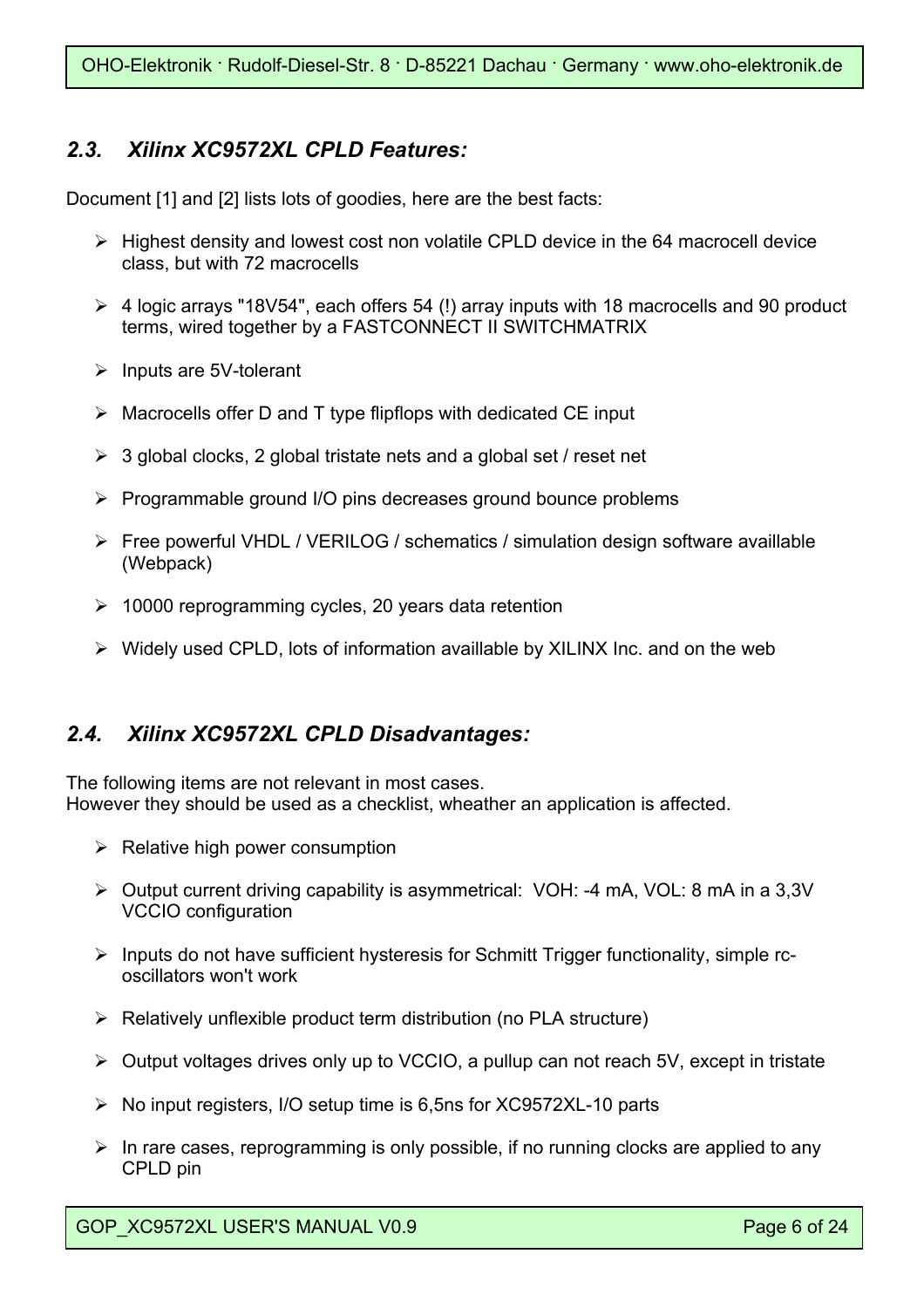- $\triangleright$  Flipflops can trigger on positive or negative edges only, not on both. This is a feature found on CoolRunner-II devices only.
- $\triangleright$  No pullup option on the I/O's after configuration, but buskeepers
- ¾ Only 2 I/O standards: 3,3V and 2.5V, low 2.5V output drive capability

### *2.5. GOP\_XC9572XL Board Picures, Top And Bottom View.*



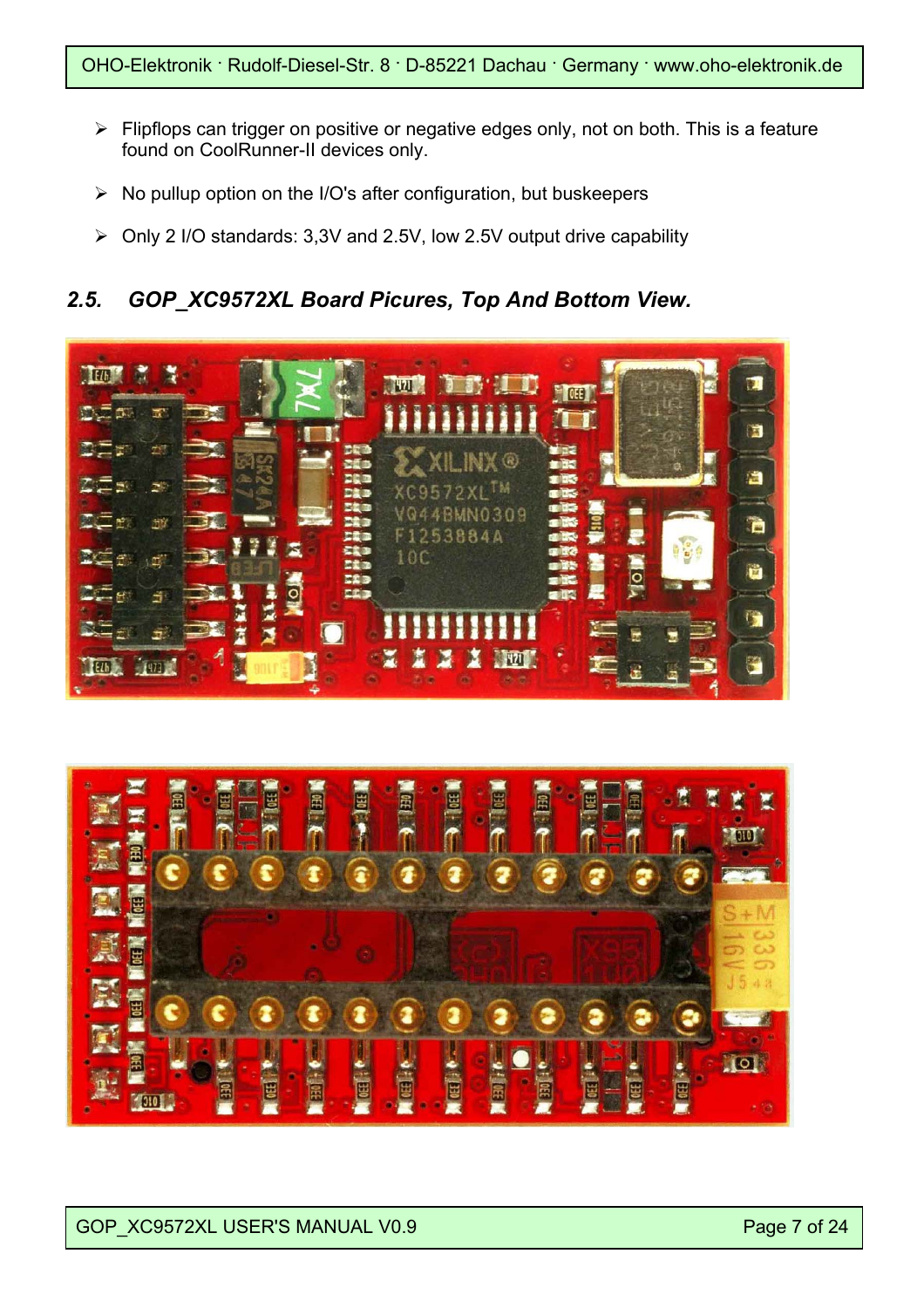

# *2.6. GOP\_XC9572XL Board In A Lab Environment.*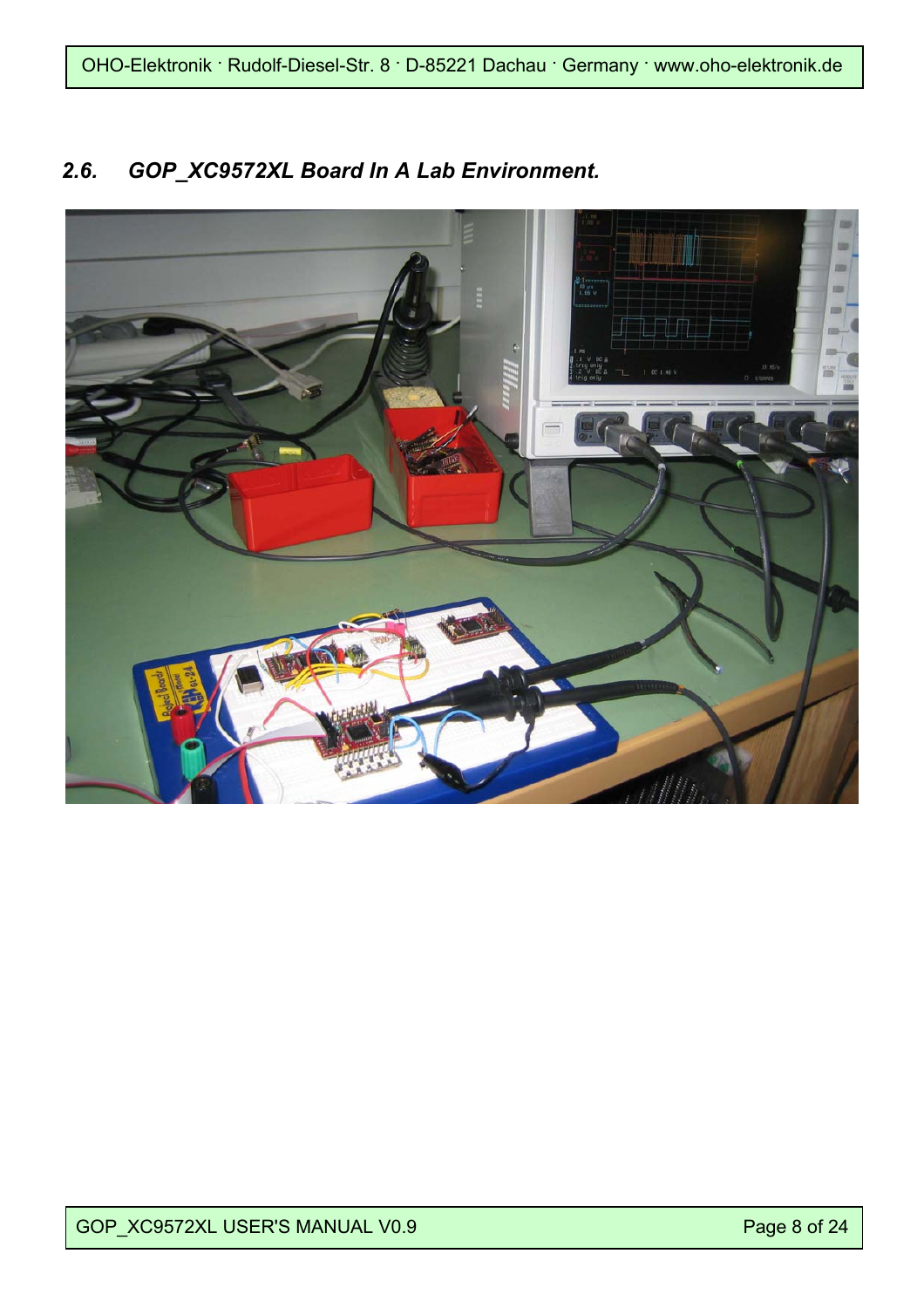

### **3. GOP\_XC9572XL Board Overview**

#### *3.1. I/O Distribution*

22 Xilinx XC9572XL-10VQ44C CPLD I/O's are wired to a 24 pin DIL socket plug (CON2) on the bottom of the module through 22Ω serial resistors. These resistors primarily reduces ringing.

Pin 1 and 2 of the DIL plug accesses global clock nets GCK1 and GCK2 inside the CPLD. Pin 13 accesses the global tristate net GTS1.

5 remaining I/O's are availlable to the front side test connector CON4, also through 22Ω series resistors.

Pin 2 of the connector accesses the global tristate net GTS2.

```
GOP_XC9572XL USER'S MANUAL V0.9 Page 9 of 24
```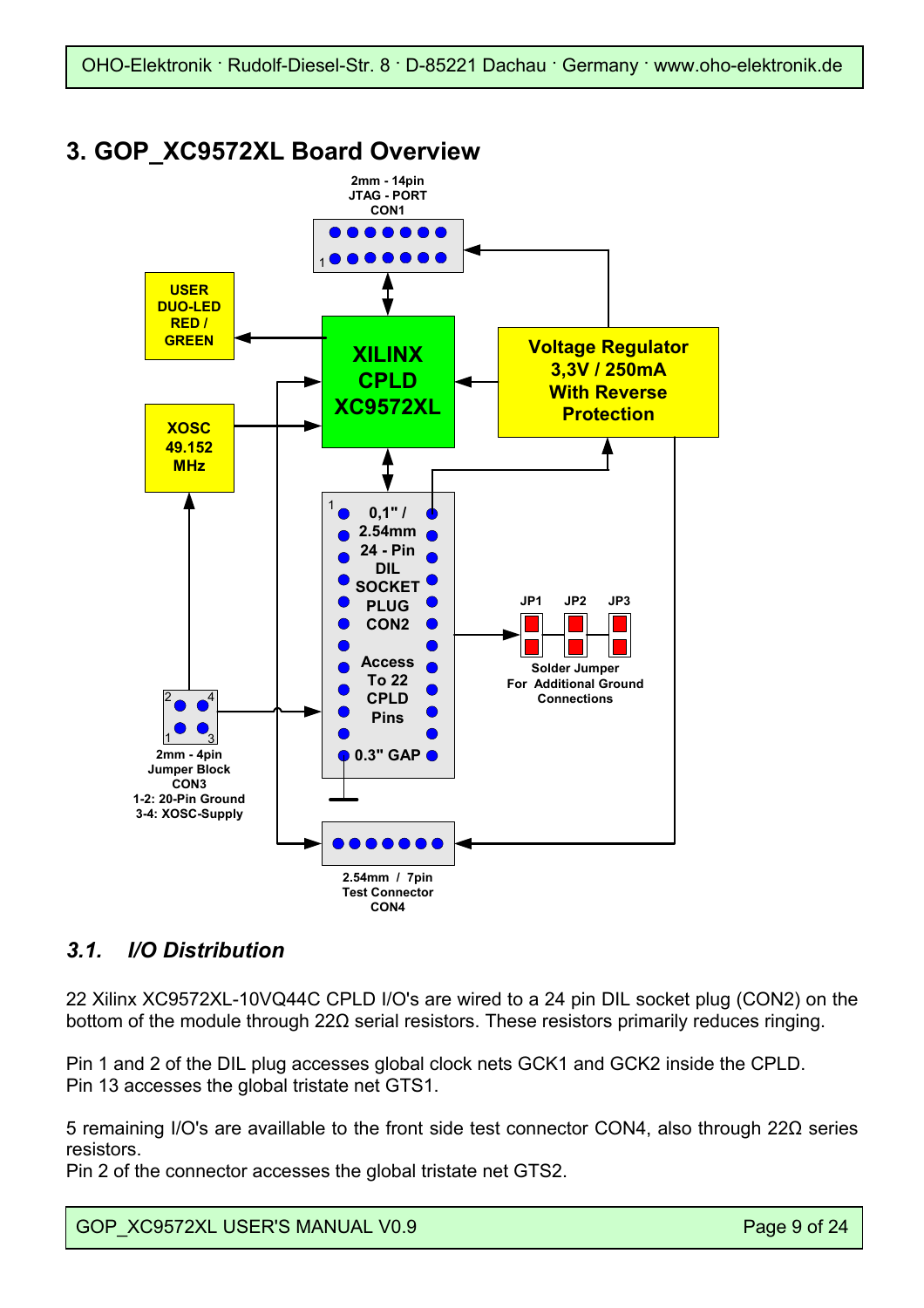This pin also has a pullup resistor to VCC (R39). A 2.54mm jumper can be used to short pin 2 to GND at pin 1 of the testconnector as a simple status input.

Pin 7 of the testconnector has an unmounted pullup resistor to the 5V supply voltage. If a 5V rails is needed on this pin, a resistor between 680Ω and 10kΩ could be soldered on position R44.

Please note, that 5V rails can be produced only by tristating outputs. A logical '1' output on an XC9572XL is clamped to VCCIO, which is 3,3V on this module.

A crystal oscillator with an output frequency of 49,152MHz is connected to another I/O of the CPLD. This oscillator can be disabled completely by removing its power supply at jumper block CON3 position 3-4.

Please note, that this clock must be routed inside the CPLD to a global clock net, to insure proper synchronous circuit operation.

Furthermore 2 I/O's are connected to a dual led, having a red and a green chip in it's case. These leds can be lighted by driving a logical '1' to these I/O's.

Finally 2 I/O's are connected to an RC network for demontration purpose.

A simple RC oscillator can be evaluated.

However it can be observed, that an XC95xxx RC oscillator does't produce a stable clock.

The same PCB is used for the CoolRunner-II module where the RC oscillator works fine due to selectable Schmitt Trigger inputs.

For the same reason CPLD pin 7 is fixed to GND, this is a compatibility issue to the CoolRunner-II module.

#### *3.2. JTAG Port*

The CPLD JTAG signals are routed directly to the Xilinx standard 2mm 14pin JTAG port connector CON1, supported from the Parallel cable IV, and Platform USB cable, see [7], [8]. Pin 1 of the port is connected to GND, which allows high speed programming with the above cables.

Pins 12,13 and 14 of the JTAG port are not used on this module.

Please notice the pin orientation of JTAG port CON1:

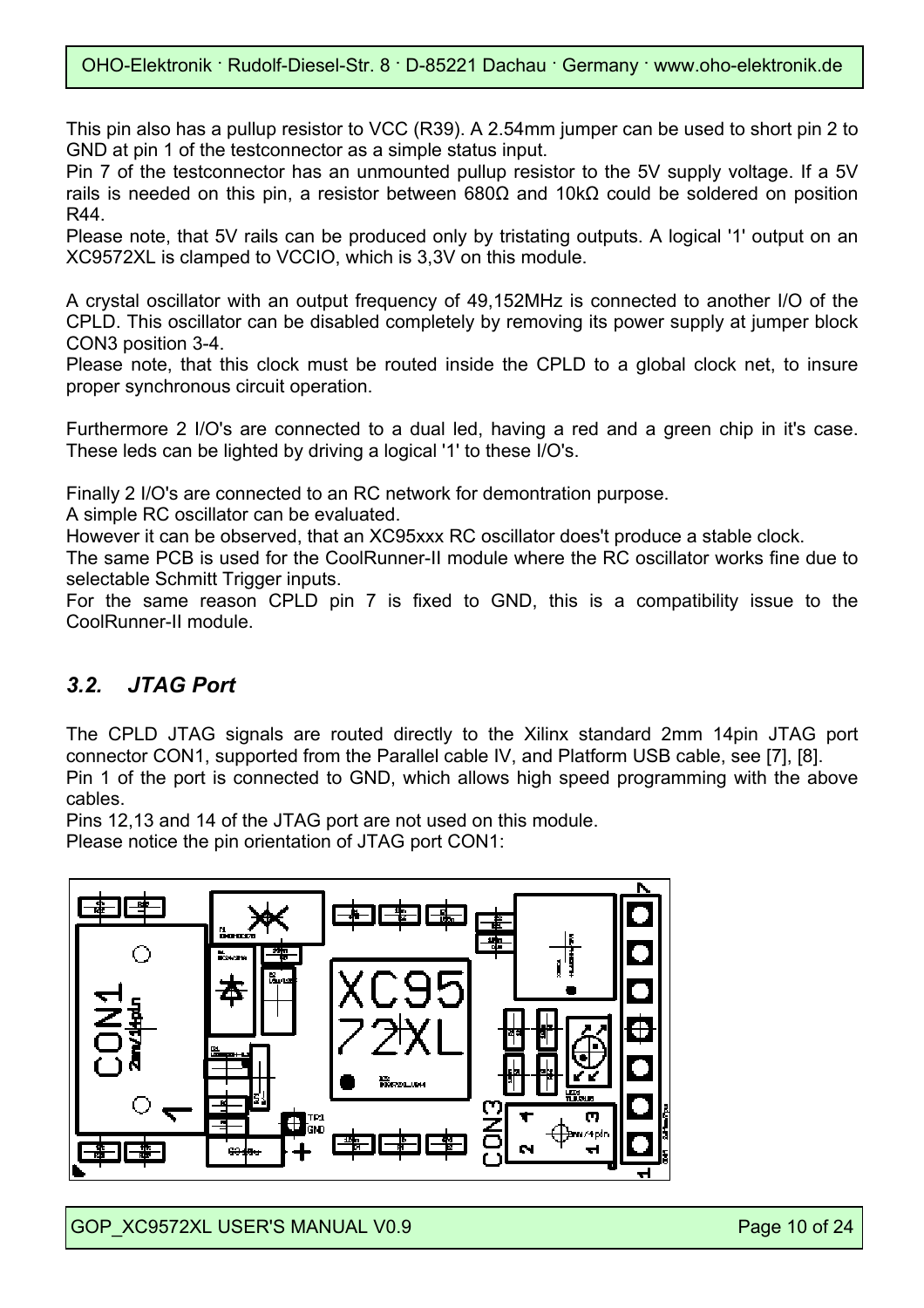#### *3.3. Power Suppy*

The module can be powered at DIL pin 24 from 3,5 to 5,5 Volts.

Module GND pin is pin 12 in 24 pin mode, and pin 10 in 20 pin mode.

An onboard voltage regulator produces the CPLD core and I/O voltage of 3,3V.

The regulator [5] can source up to 250mA.

While it's specification allows input voltages up to 16V, power dissipation can reach it's maximum on lower input voltages, depending on the CPLD design.

However if R44 is left unmounted, the module can absorb transients up to 16V.

The module has a protection against reverse insertion, or reverse power connection. In that case, the protection shorts the power supply by a polyfuse device. The polyfuse recovers after deactivation of the power supply. Burn through cycles of the polyfuse are limited.

For more information, please consult the data sheet.

Even so care should be taken when plugging the module.

Consider that a short pulse of several amps can damage the environment in which the module is inserted.

#### *3.4. PAL / GAL Emulation Of 24 Pin And 20 Pin Devices*

As a general hint, the DIL plug should be protected mechanically with the supplied DIL sockets as an adaptor.

In 24 pin mode of the module, a 24 pin socket should be used.

In 20 pin mode of the module, a 20 pin socket should be used.

Please insure, that pin 1 of the module is always pin 1 of a socket.

In the 20 pin mode, an additional GND connection must be done via a 2mm jumper on jumper block CON3 at position 1-2, see Layout Top View. This adds GND to pin 10.

In rare cases additional GND connections are desired.

Pins 3, 14 and 23 can be shorted to GND with solder jumpers JP1, JP3, JP2 respectively, on the bottom side of the module. These shorts should be soldered via a stereo microscope, to insure, that there are no other invalid connections.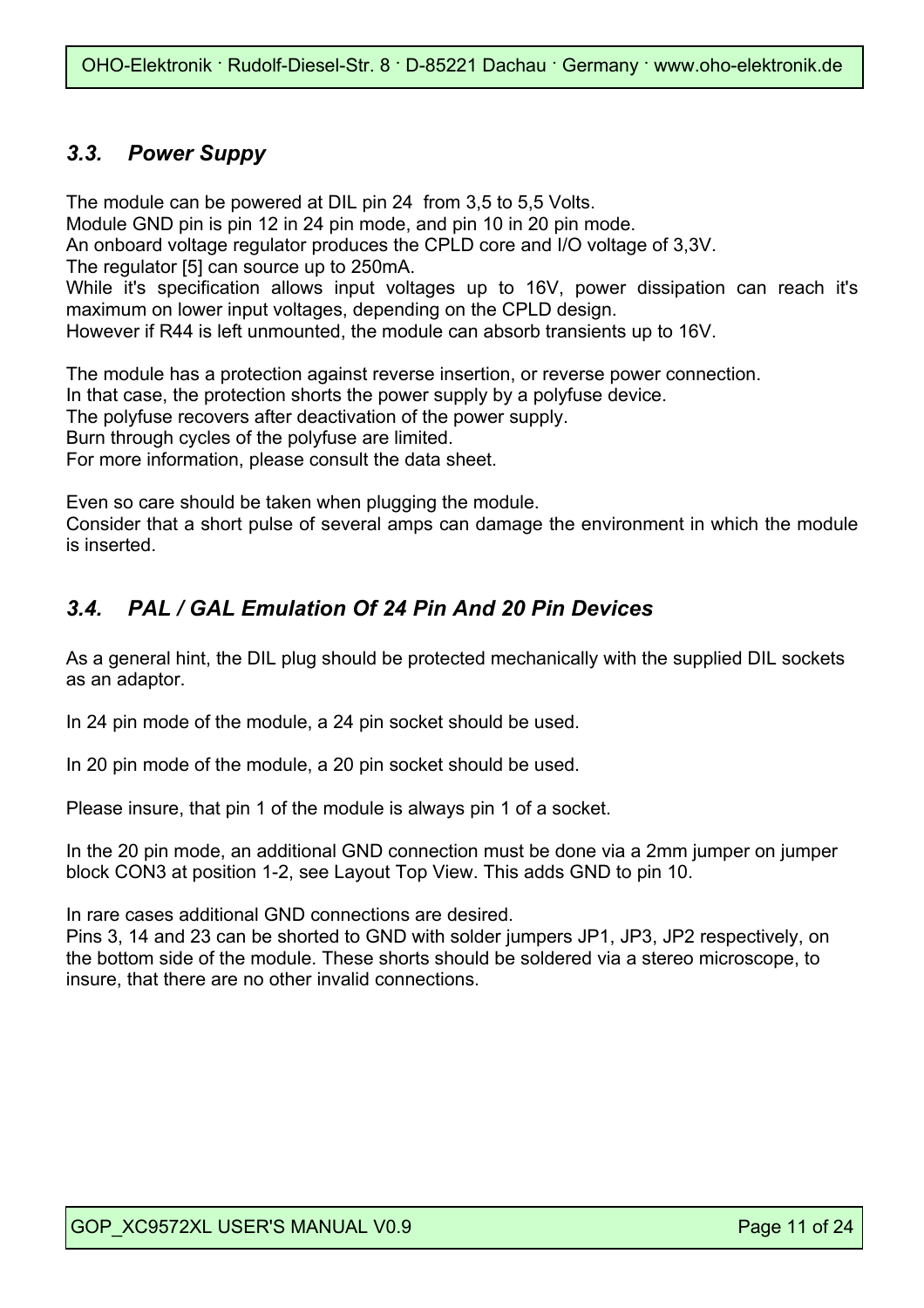### **4. CPLD Design Support**

As for CPLD design [4] and [9] are very recommended readings.

VHDL and UCF design templates for 20 and 24 pin configurations are availlable.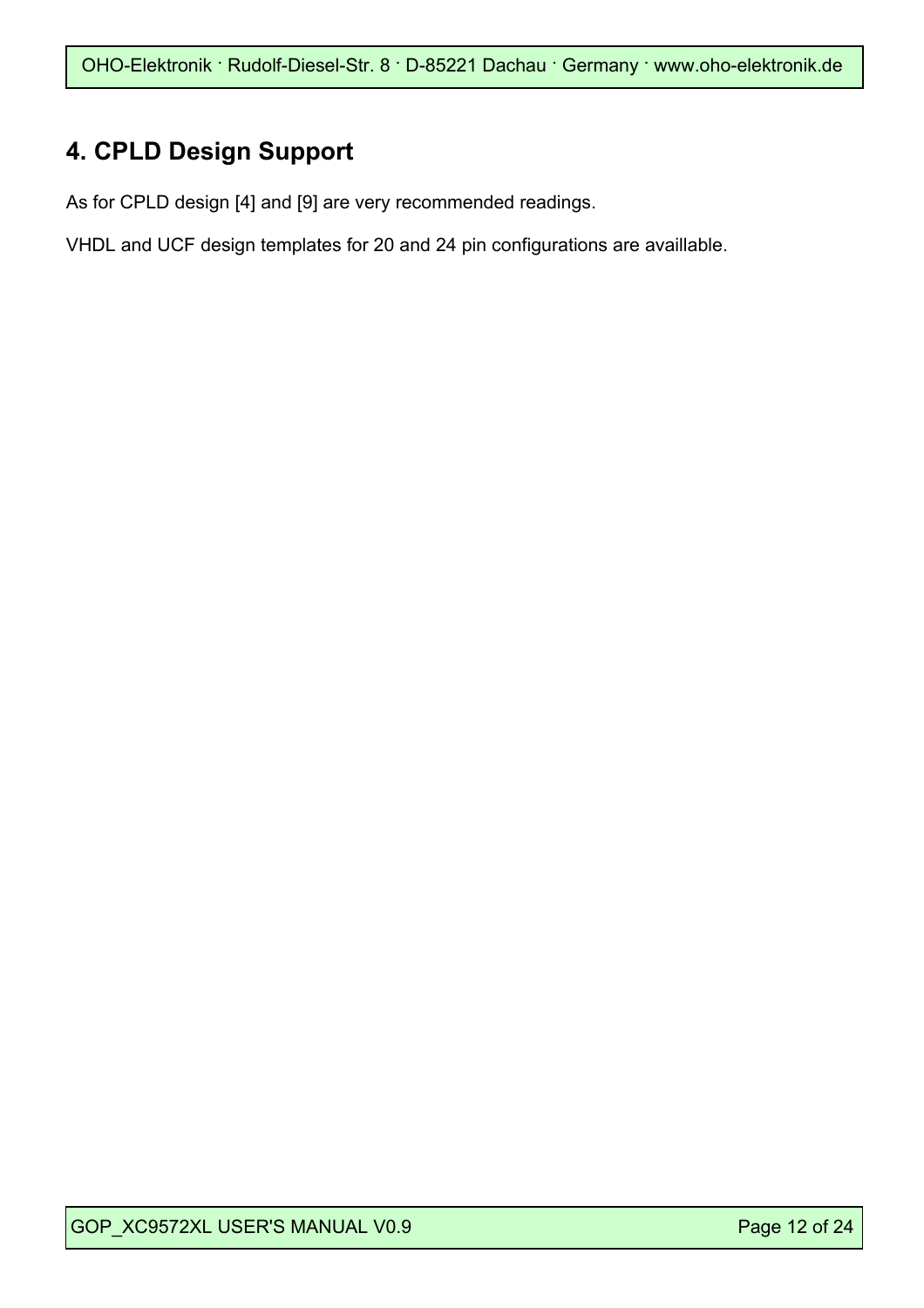### **5. GOP\_XC9572XL I/O Voltage Levels**

Since CPLD I/O's can be inputs or outputs or bidirectional, we have to distinguish between voltage levels driven from the outputs of the CPLD, and voltage levels that are applied to their inputs.

The XC9500 series inputs can accept input voltage levels from 0 to 5V, so they are 5V tolerant. However they can not deal with analog input voltages.

The maximum low input voltage VIL, where the CPLD sees a logical '0', must be 0.8V.

The minimum high input voltage VIH, where the CPLD sees a logical '1', must be 2.0V, and must not exceed 5,5V.

Voltage levels in between VIL and VIH should change very fast, transition times should be lower than 100ns, although Xilinx makes no recommendations about them in this CPLD family.

As stated in the datasheet, after configuration of the device, there are buskeepers on the I/O' s, which only allows digital levels.

However the ISE software also knows of a floating pin option, but the CPLD always has buskeepers on it's inputs and unused pins after configuration.

It is remarkable, that because of the 5V tolerant inputs, there is no diode between the inputs and VCC. So the devices can be used in hot plugging applications [6].

The XC9500 series outputs delivers different voltage levels, dependent on the supplied VCCIO voltage.

In the GOP XC9572XL module this voltage is 3,3V.

In this case, the CPLD drives a low output '0' with a maximum of 0,4V at 8mA sink current.

If the CPLD sources current on a logical '1' output, the voltage is guaranteed to be 2,4V minimum at 4mA.

So sourcing and sinking current is not symmetrical.

If more output current is desired, [3] shows appropriate I/V curves.

Another important fact is, that a bidirectional I/O with a pullup to 5V, can not drive to 5V on the output, but 3,3V only. The output driver stage clamps the voltage to VCCIO in that case.

As an example, driving bright leds with relatively high current consumption is best done by sinking current, or in other words, the cathode of the led should be connected to a CPLD I/O, the anode to the led's supply voltage.

If the leds have forward voltages beyond 3,3V (e.g. blue leds) , the 5V tolerance can be used to completely turn off the led by tristating the output.

For driving leds with CPLD's, see also [10].

Please consider that there are  $22\Omega$  series resistors between GOP\_XC9572XL pin connections and the CPLD.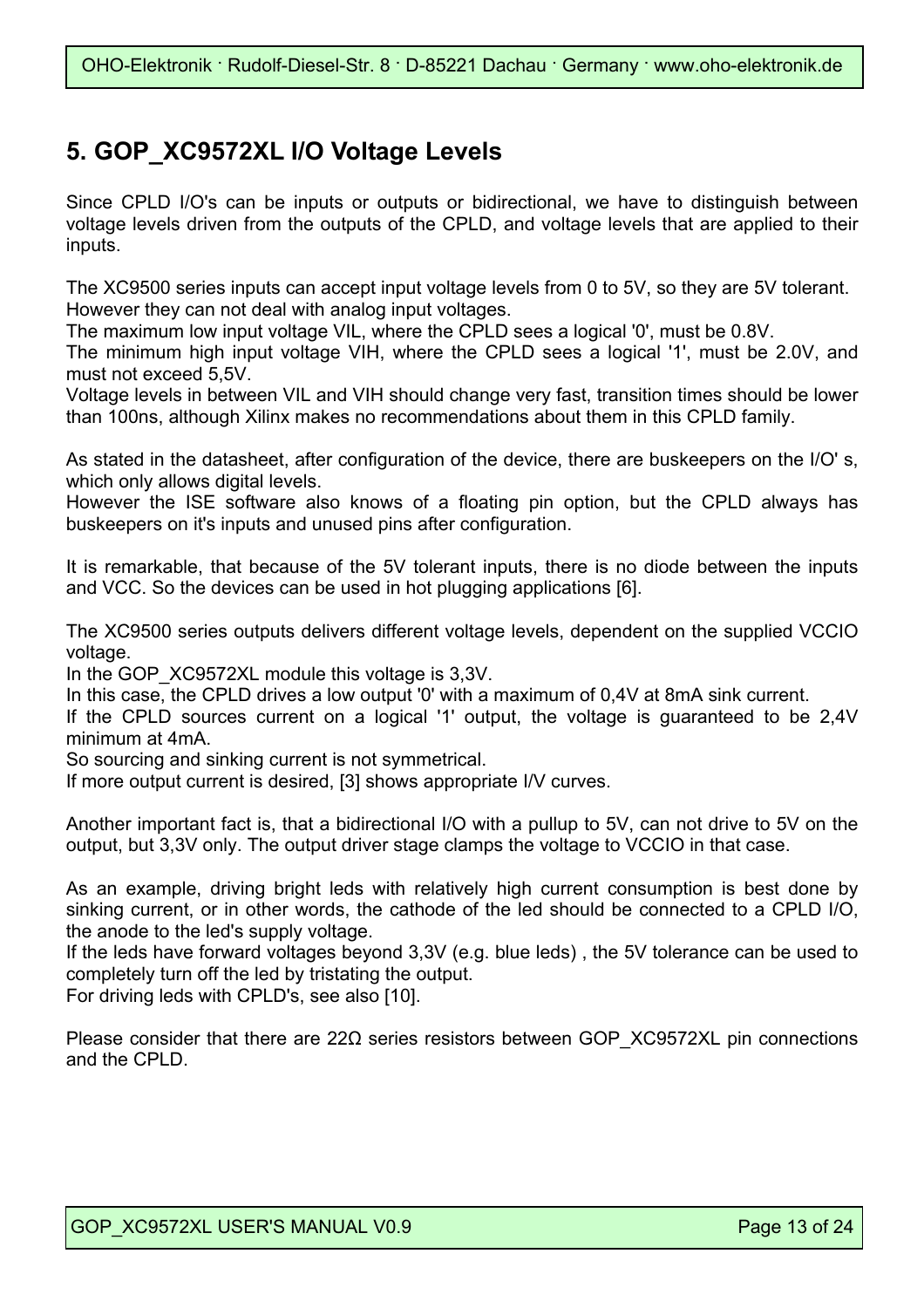### **6. Detailed XC9572XL-VQ44 CPLD Pinout Table**

| routed to<br>$(20 \text{ pin})$<br>FB1MC14<br>Use as an internal clock node to the global clock net GCK3<br>$\mathbf{1}$<br>gck3<br>I/O/GCK3<br>If XOSC1 is used, but not routed to GCK1 or GCK2, use<br>this global net instead.<br>FB1MC15<br>Connection to the 20/24pin DIL plug to pin6 via serial<br>$\overline{2}$<br>(PLD2)<br>pin <sub>6</sub><br>CON2 pin6<br>resistor<br>(pin6)<br>Connection to the 20/24pin DIL plug to pin7 via serial<br>3<br>FB1MC17<br>(PLD3)<br>pin7<br>CON2 pin7<br>resistor<br>(pin7)<br><b>GND</b><br>Power GND<br>Connection to the GND Layer of the PCB<br>4<br>--<br>5<br>FB3MC2<br>Connection to the 20/24pin DIL plug to pin9 via serial<br>pin9<br>(PLD5)<br>CON2 pin9<br>resistor<br>(pin9)<br>6<br>FB3MC5<br>Connection to the 20/24pin DIL plug to pin8 via serial<br>(PLD6)<br>pin <sub>8</sub><br>CON2 pin8<br>(pin8)<br>resistor<br>FB3MC8<br>Additional GND connection as a programmable ground pin<br>$\overline{7}$<br>(PRG GND)<br>Power GND<br>FB3MC9<br>Green led of the duo led<br>8<br>$(LED _G)$<br>ledgn<br>LED <sub>1</sub><br>$0$ -> led off, 1 -> led on<br>TDI<br>JTAG interface, additional 47k pullup to VCC<br>9<br>(TDI)<br>$\overline{\phantom{a}}$<br>CON1 pin10<br><b>TMS</b><br>JTAG interface, additional 47k pullup to VCC<br>(TMS)<br>10<br>$- -$<br>CON1 pin4<br><b>TCK</b><br>11<br>JTAG interface, additional 47k pullup to VCC<br>(TCK)<br>--<br>CON1 pin6<br>FB3MC11<br>Connection to the 24pin DIL plug to pin10 via serial resistor<br>12<br>(PLD12)<br>pin10<br>CON2 pin10<br>Short to GND by CON3 for 20pin DIL plug<br>$(--)$<br>FB3MC14<br>Connection to the 24pin DIL plug to pin11 via serial resistor<br>13<br>pin11<br>(PLD13)<br>CON2 pin11<br>Not used for the 20pin DIL plug<br>$(--)$<br>FB3MC15<br>14<br>(PLD14)<br>Test connector pin3<br>tp3<br>CON4 pin3<br><b>VCCINT</b><br>15<br>Power VCC<br>Power supply 3,3V from regulator LP2992-3.3<br>--<br>Input to an RC network, this is for demonstration, that rc<br>16<br>FB3MC17<br>$(RC_IN)$<br>rcin<br>oscillators do not work reliably with XC9500, but on<br>RC network<br>CoolRunner-II devices with Schmitt Trigger inputs.<br><b>GND</b><br>Power GND<br>Connection to the GND Layer of the PCB<br>17<br>$-$<br>18<br>FB3MC16<br>Output from an RC network, this is for demonstration, that<br>(RC OUT)<br>rcout<br>rc oscillators do not work reliably with XC9500, but on<br><b>RC</b> network<br>CoolRunner-II devices with Schmitt Trigger inputs<br>FB4MC2<br>(PLD19)<br>19<br>tp4<br>Test connector pin4<br>CON4 pin4<br>FB4MC5<br>(PLD20)<br>Test connector pin5<br>20<br>tp <sub>5</sub><br>CON4 pin5<br>21<br>FB4MC8<br>(PLD21)<br>tp6<br>Test connector pin6<br>CON4 pin6<br>R44 could be soldered to the 5V supply voltage, for<br>generation of an 5V rail on tp6. Use 680Ω to 10kΩ for R44<br>FB4MC11<br>pin14<br>Connection to the 24pin DIL plug to pin14 via serial resistor<br>22<br>(PLD22)<br>CON2 pin14<br>Not used for the 20pin DIL plug<br>$(--)$<br>FB4MC14<br>Crystal oscillator input<br>(OSC)<br>23<br><b>OSC</b><br>XOSC1<br>This signal should be routed internally to a global clock net | Pin | <b>CPLD</b> pin<br>function | (Schema<br>net name) | <b>UCF port</b><br>24pin** | 1. Comment:    |
|-------------------------------------------------------------------------------------------------------------------------------------------------------------------------------------------------------------------------------------------------------------------------------------------------------------------------------------------------------------------------------------------------------------------------------------------------------------------------------------------------------------------------------------------------------------------------------------------------------------------------------------------------------------------------------------------------------------------------------------------------------------------------------------------------------------------------------------------------------------------------------------------------------------------------------------------------------------------------------------------------------------------------------------------------------------------------------------------------------------------------------------------------------------------------------------------------------------------------------------------------------------------------------------------------------------------------------------------------------------------------------------------------------------------------------------------------------------------------------------------------------------------------------------------------------------------------------------------------------------------------------------------------------------------------------------------------------------------------------------------------------------------------------------------------------------------------------------------------------------------------------------------------------------------------------------------------------------------------------------------------------------------------------------------------------------------------------------------------------------------------------------------------------------------------------------------------------------------------------------------------------------------------------------------------------------------------------------------------------------------------------------------------------------------------------------------------------------------------------------------------------------------------------------------------------------------------------------------------------------------------------------------------------------------------------------------------------------------------------------------------------------------------------------------------------------------------------------------------------------------------------------------------------------------------------------------------------------------------------------------------------------------------------------------------------------------------------------------------------------------------------------------------------------------------------|-----|-----------------------------|----------------------|----------------------------|----------------|
|                                                                                                                                                                                                                                                                                                                                                                                                                                                                                                                                                                                                                                                                                                                                                                                                                                                                                                                                                                                                                                                                                                                                                                                                                                                                                                                                                                                                                                                                                                                                                                                                                                                                                                                                                                                                                                                                                                                                                                                                                                                                                                                                                                                                                                                                                                                                                                                                                                                                                                                                                                                                                                                                                                                                                                                                                                                                                                                                                                                                                                                                                                                                                                               |     |                             |                      |                            |                |
|                                                                                                                                                                                                                                                                                                                                                                                                                                                                                                                                                                                                                                                                                                                                                                                                                                                                                                                                                                                                                                                                                                                                                                                                                                                                                                                                                                                                                                                                                                                                                                                                                                                                                                                                                                                                                                                                                                                                                                                                                                                                                                                                                                                                                                                                                                                                                                                                                                                                                                                                                                                                                                                                                                                                                                                                                                                                                                                                                                                                                                                                                                                                                                               |     |                             |                      |                            |                |
|                                                                                                                                                                                                                                                                                                                                                                                                                                                                                                                                                                                                                                                                                                                                                                                                                                                                                                                                                                                                                                                                                                                                                                                                                                                                                                                                                                                                                                                                                                                                                                                                                                                                                                                                                                                                                                                                                                                                                                                                                                                                                                                                                                                                                                                                                                                                                                                                                                                                                                                                                                                                                                                                                                                                                                                                                                                                                                                                                                                                                                                                                                                                                                               |     |                             |                      |                            |                |
|                                                                                                                                                                                                                                                                                                                                                                                                                                                                                                                                                                                                                                                                                                                                                                                                                                                                                                                                                                                                                                                                                                                                                                                                                                                                                                                                                                                                                                                                                                                                                                                                                                                                                                                                                                                                                                                                                                                                                                                                                                                                                                                                                                                                                                                                                                                                                                                                                                                                                                                                                                                                                                                                                                                                                                                                                                                                                                                                                                                                                                                                                                                                                                               |     |                             |                      |                            |                |
|                                                                                                                                                                                                                                                                                                                                                                                                                                                                                                                                                                                                                                                                                                                                                                                                                                                                                                                                                                                                                                                                                                                                                                                                                                                                                                                                                                                                                                                                                                                                                                                                                                                                                                                                                                                                                                                                                                                                                                                                                                                                                                                                                                                                                                                                                                                                                                                                                                                                                                                                                                                                                                                                                                                                                                                                                                                                                                                                                                                                                                                                                                                                                                               |     |                             |                      |                            |                |
|                                                                                                                                                                                                                                                                                                                                                                                                                                                                                                                                                                                                                                                                                                                                                                                                                                                                                                                                                                                                                                                                                                                                                                                                                                                                                                                                                                                                                                                                                                                                                                                                                                                                                                                                                                                                                                                                                                                                                                                                                                                                                                                                                                                                                                                                                                                                                                                                                                                                                                                                                                                                                                                                                                                                                                                                                                                                                                                                                                                                                                                                                                                                                                               |     |                             |                      |                            |                |
|                                                                                                                                                                                                                                                                                                                                                                                                                                                                                                                                                                                                                                                                                                                                                                                                                                                                                                                                                                                                                                                                                                                                                                                                                                                                                                                                                                                                                                                                                                                                                                                                                                                                                                                                                                                                                                                                                                                                                                                                                                                                                                                                                                                                                                                                                                                                                                                                                                                                                                                                                                                                                                                                                                                                                                                                                                                                                                                                                                                                                                                                                                                                                                               |     |                             |                      |                            |                |
|                                                                                                                                                                                                                                                                                                                                                                                                                                                                                                                                                                                                                                                                                                                                                                                                                                                                                                                                                                                                                                                                                                                                                                                                                                                                                                                                                                                                                                                                                                                                                                                                                                                                                                                                                                                                                                                                                                                                                                                                                                                                                                                                                                                                                                                                                                                                                                                                                                                                                                                                                                                                                                                                                                                                                                                                                                                                                                                                                                                                                                                                                                                                                                               |     |                             |                      |                            |                |
|                                                                                                                                                                                                                                                                                                                                                                                                                                                                                                                                                                                                                                                                                                                                                                                                                                                                                                                                                                                                                                                                                                                                                                                                                                                                                                                                                                                                                                                                                                                                                                                                                                                                                                                                                                                                                                                                                                                                                                                                                                                                                                                                                                                                                                                                                                                                                                                                                                                                                                                                                                                                                                                                                                                                                                                                                                                                                                                                                                                                                                                                                                                                                                               |     |                             |                      |                            |                |
|                                                                                                                                                                                                                                                                                                                                                                                                                                                                                                                                                                                                                                                                                                                                                                                                                                                                                                                                                                                                                                                                                                                                                                                                                                                                                                                                                                                                                                                                                                                                                                                                                                                                                                                                                                                                                                                                                                                                                                                                                                                                                                                                                                                                                                                                                                                                                                                                                                                                                                                                                                                                                                                                                                                                                                                                                                                                                                                                                                                                                                                                                                                                                                               |     |                             |                      |                            |                |
|                                                                                                                                                                                                                                                                                                                                                                                                                                                                                                                                                                                                                                                                                                                                                                                                                                                                                                                                                                                                                                                                                                                                                                                                                                                                                                                                                                                                                                                                                                                                                                                                                                                                                                                                                                                                                                                                                                                                                                                                                                                                                                                                                                                                                                                                                                                                                                                                                                                                                                                                                                                                                                                                                                                                                                                                                                                                                                                                                                                                                                                                                                                                                                               |     |                             |                      |                            |                |
|                                                                                                                                                                                                                                                                                                                                                                                                                                                                                                                                                                                                                                                                                                                                                                                                                                                                                                                                                                                                                                                                                                                                                                                                                                                                                                                                                                                                                                                                                                                                                                                                                                                                                                                                                                                                                                                                                                                                                                                                                                                                                                                                                                                                                                                                                                                                                                                                                                                                                                                                                                                                                                                                                                                                                                                                                                                                                                                                                                                                                                                                                                                                                                               |     |                             |                      |                            |                |
|                                                                                                                                                                                                                                                                                                                                                                                                                                                                                                                                                                                                                                                                                                                                                                                                                                                                                                                                                                                                                                                                                                                                                                                                                                                                                                                                                                                                                                                                                                                                                                                                                                                                                                                                                                                                                                                                                                                                                                                                                                                                                                                                                                                                                                                                                                                                                                                                                                                                                                                                                                                                                                                                                                                                                                                                                                                                                                                                                                                                                                                                                                                                                                               |     |                             |                      |                            |                |
|                                                                                                                                                                                                                                                                                                                                                                                                                                                                                                                                                                                                                                                                                                                                                                                                                                                                                                                                                                                                                                                                                                                                                                                                                                                                                                                                                                                                                                                                                                                                                                                                                                                                                                                                                                                                                                                                                                                                                                                                                                                                                                                                                                                                                                                                                                                                                                                                                                                                                                                                                                                                                                                                                                                                                                                                                                                                                                                                                                                                                                                                                                                                                                               |     |                             |                      |                            |                |
|                                                                                                                                                                                                                                                                                                                                                                                                                                                                                                                                                                                                                                                                                                                                                                                                                                                                                                                                                                                                                                                                                                                                                                                                                                                                                                                                                                                                                                                                                                                                                                                                                                                                                                                                                                                                                                                                                                                                                                                                                                                                                                                                                                                                                                                                                                                                                                                                                                                                                                                                                                                                                                                                                                                                                                                                                                                                                                                                                                                                                                                                                                                                                                               |     |                             |                      |                            |                |
|                                                                                                                                                                                                                                                                                                                                                                                                                                                                                                                                                                                                                                                                                                                                                                                                                                                                                                                                                                                                                                                                                                                                                                                                                                                                                                                                                                                                                                                                                                                                                                                                                                                                                                                                                                                                                                                                                                                                                                                                                                                                                                                                                                                                                                                                                                                                                                                                                                                                                                                                                                                                                                                                                                                                                                                                                                                                                                                                                                                                                                                                                                                                                                               |     |                             |                      |                            |                |
|                                                                                                                                                                                                                                                                                                                                                                                                                                                                                                                                                                                                                                                                                                                                                                                                                                                                                                                                                                                                                                                                                                                                                                                                                                                                                                                                                                                                                                                                                                                                                                                                                                                                                                                                                                                                                                                                                                                                                                                                                                                                                                                                                                                                                                                                                                                                                                                                                                                                                                                                                                                                                                                                                                                                                                                                                                                                                                                                                                                                                                                                                                                                                                               |     |                             |                      |                            |                |
|                                                                                                                                                                                                                                                                                                                                                                                                                                                                                                                                                                                                                                                                                                                                                                                                                                                                                                                                                                                                                                                                                                                                                                                                                                                                                                                                                                                                                                                                                                                                                                                                                                                                                                                                                                                                                                                                                                                                                                                                                                                                                                                                                                                                                                                                                                                                                                                                                                                                                                                                                                                                                                                                                                                                                                                                                                                                                                                                                                                                                                                                                                                                                                               |     |                             |                      |                            |                |
|                                                                                                                                                                                                                                                                                                                                                                                                                                                                                                                                                                                                                                                                                                                                                                                                                                                                                                                                                                                                                                                                                                                                                                                                                                                                                                                                                                                                                                                                                                                                                                                                                                                                                                                                                                                                                                                                                                                                                                                                                                                                                                                                                                                                                                                                                                                                                                                                                                                                                                                                                                                                                                                                                                                                                                                                                                                                                                                                                                                                                                                                                                                                                                               |     |                             |                      |                            |                |
|                                                                                                                                                                                                                                                                                                                                                                                                                                                                                                                                                                                                                                                                                                                                                                                                                                                                                                                                                                                                                                                                                                                                                                                                                                                                                                                                                                                                                                                                                                                                                                                                                                                                                                                                                                                                                                                                                                                                                                                                                                                                                                                                                                                                                                                                                                                                                                                                                                                                                                                                                                                                                                                                                                                                                                                                                                                                                                                                                                                                                                                                                                                                                                               |     |                             |                      |                            |                |
|                                                                                                                                                                                                                                                                                                                                                                                                                                                                                                                                                                                                                                                                                                                                                                                                                                                                                                                                                                                                                                                                                                                                                                                                                                                                                                                                                                                                                                                                                                                                                                                                                                                                                                                                                                                                                                                                                                                                                                                                                                                                                                                                                                                                                                                                                                                                                                                                                                                                                                                                                                                                                                                                                                                                                                                                                                                                                                                                                                                                                                                                                                                                                                               |     |                             |                      |                            |                |
|                                                                                                                                                                                                                                                                                                                                                                                                                                                                                                                                                                                                                                                                                                                                                                                                                                                                                                                                                                                                                                                                                                                                                                                                                                                                                                                                                                                                                                                                                                                                                                                                                                                                                                                                                                                                                                                                                                                                                                                                                                                                                                                                                                                                                                                                                                                                                                                                                                                                                                                                                                                                                                                                                                                                                                                                                                                                                                                                                                                                                                                                                                                                                                               |     |                             |                      |                            |                |
|                                                                                                                                                                                                                                                                                                                                                                                                                                                                                                                                                                                                                                                                                                                                                                                                                                                                                                                                                                                                                                                                                                                                                                                                                                                                                                                                                                                                                                                                                                                                                                                                                                                                                                                                                                                                                                                                                                                                                                                                                                                                                                                                                                                                                                                                                                                                                                                                                                                                                                                                                                                                                                                                                                                                                                                                                                                                                                                                                                                                                                                                                                                                                                               |     |                             |                      |                            |                |
|                                                                                                                                                                                                                                                                                                                                                                                                                                                                                                                                                                                                                                                                                                                                                                                                                                                                                                                                                                                                                                                                                                                                                                                                                                                                                                                                                                                                                                                                                                                                                                                                                                                                                                                                                                                                                                                                                                                                                                                                                                                                                                                                                                                                                                                                                                                                                                                                                                                                                                                                                                                                                                                                                                                                                                                                                                                                                                                                                                                                                                                                                                                                                                               |     |                             |                      |                            |                |
|                                                                                                                                                                                                                                                                                                                                                                                                                                                                                                                                                                                                                                                                                                                                                                                                                                                                                                                                                                                                                                                                                                                                                                                                                                                                                                                                                                                                                                                                                                                                                                                                                                                                                                                                                                                                                                                                                                                                                                                                                                                                                                                                                                                                                                                                                                                                                                                                                                                                                                                                                                                                                                                                                                                                                                                                                                                                                                                                                                                                                                                                                                                                                                               |     |                             |                      |                            |                |
|                                                                                                                                                                                                                                                                                                                                                                                                                                                                                                                                                                                                                                                                                                                                                                                                                                                                                                                                                                                                                                                                                                                                                                                                                                                                                                                                                                                                                                                                                                                                                                                                                                                                                                                                                                                                                                                                                                                                                                                                                                                                                                                                                                                                                                                                                                                                                                                                                                                                                                                                                                                                                                                                                                                                                                                                                                                                                                                                                                                                                                                                                                                                                                               |     |                             |                      |                            |                |
|                                                                                                                                                                                                                                                                                                                                                                                                                                                                                                                                                                                                                                                                                                                                                                                                                                                                                                                                                                                                                                                                                                                                                                                                                                                                                                                                                                                                                                                                                                                                                                                                                                                                                                                                                                                                                                                                                                                                                                                                                                                                                                                                                                                                                                                                                                                                                                                                                                                                                                                                                                                                                                                                                                                                                                                                                                                                                                                                                                                                                                                                                                                                                                               |     |                             |                      |                            |                |
|                                                                                                                                                                                                                                                                                                                                                                                                                                                                                                                                                                                                                                                                                                                                                                                                                                                                                                                                                                                                                                                                                                                                                                                                                                                                                                                                                                                                                                                                                                                                                                                                                                                                                                                                                                                                                                                                                                                                                                                                                                                                                                                                                                                                                                                                                                                                                                                                                                                                                                                                                                                                                                                                                                                                                                                                                                                                                                                                                                                                                                                                                                                                                                               |     |                             |                      |                            |                |
|                                                                                                                                                                                                                                                                                                                                                                                                                                                                                                                                                                                                                                                                                                                                                                                                                                                                                                                                                                                                                                                                                                                                                                                                                                                                                                                                                                                                                                                                                                                                                                                                                                                                                                                                                                                                                                                                                                                                                                                                                                                                                                                                                                                                                                                                                                                                                                                                                                                                                                                                                                                                                                                                                                                                                                                                                                                                                                                                                                                                                                                                                                                                                                               |     |                             |                      |                            |                |
|                                                                                                                                                                                                                                                                                                                                                                                                                                                                                                                                                                                                                                                                                                                                                                                                                                                                                                                                                                                                                                                                                                                                                                                                                                                                                                                                                                                                                                                                                                                                                                                                                                                                                                                                                                                                                                                                                                                                                                                                                                                                                                                                                                                                                                                                                                                                                                                                                                                                                                                                                                                                                                                                                                                                                                                                                                                                                                                                                                                                                                                                                                                                                                               |     |                             |                      |                            |                |
|                                                                                                                                                                                                                                                                                                                                                                                                                                                                                                                                                                                                                                                                                                                                                                                                                                                                                                                                                                                                                                                                                                                                                                                                                                                                                                                                                                                                                                                                                                                                                                                                                                                                                                                                                                                                                                                                                                                                                                                                                                                                                                                                                                                                                                                                                                                                                                                                                                                                                                                                                                                                                                                                                                                                                                                                                                                                                                                                                                                                                                                                                                                                                                               |     |                             |                      |                            |                |
|                                                                                                                                                                                                                                                                                                                                                                                                                                                                                                                                                                                                                                                                                                                                                                                                                                                                                                                                                                                                                                                                                                                                                                                                                                                                                                                                                                                                                                                                                                                                                                                                                                                                                                                                                                                                                                                                                                                                                                                                                                                                                                                                                                                                                                                                                                                                                                                                                                                                                                                                                                                                                                                                                                                                                                                                                                                                                                                                                                                                                                                                                                                                                                               |     |                             |                      |                            |                |
|                                                                                                                                                                                                                                                                                                                                                                                                                                                                                                                                                                                                                                                                                                                                                                                                                                                                                                                                                                                                                                                                                                                                                                                                                                                                                                                                                                                                                                                                                                                                                                                                                                                                                                                                                                                                                                                                                                                                                                                                                                                                                                                                                                                                                                                                                                                                                                                                                                                                                                                                                                                                                                                                                                                                                                                                                                                                                                                                                                                                                                                                                                                                                                               |     |                             |                      |                            |                |
|                                                                                                                                                                                                                                                                                                                                                                                                                                                                                                                                                                                                                                                                                                                                                                                                                                                                                                                                                                                                                                                                                                                                                                                                                                                                                                                                                                                                                                                                                                                                                                                                                                                                                                                                                                                                                                                                                                                                                                                                                                                                                                                                                                                                                                                                                                                                                                                                                                                                                                                                                                                                                                                                                                                                                                                                                                                                                                                                                                                                                                                                                                                                                                               |     |                             |                      |                            |                |
|                                                                                                                                                                                                                                                                                                                                                                                                                                                                                                                                                                                                                                                                                                                                                                                                                                                                                                                                                                                                                                                                                                                                                                                                                                                                                                                                                                                                                                                                                                                                                                                                                                                                                                                                                                                                                                                                                                                                                                                                                                                                                                                                                                                                                                                                                                                                                                                                                                                                                                                                                                                                                                                                                                                                                                                                                                                                                                                                                                                                                                                                                                                                                                               |     |                             |                      |                            |                |
|                                                                                                                                                                                                                                                                                                                                                                                                                                                                                                                                                                                                                                                                                                                                                                                                                                                                                                                                                                                                                                                                                                                                                                                                                                                                                                                                                                                                                                                                                                                                                                                                                                                                                                                                                                                                                                                                                                                                                                                                                                                                                                                                                                                                                                                                                                                                                                                                                                                                                                                                                                                                                                                                                                                                                                                                                                                                                                                                                                                                                                                                                                                                                                               |     |                             |                      |                            |                |
|                                                                                                                                                                                                                                                                                                                                                                                                                                                                                                                                                                                                                                                                                                                                                                                                                                                                                                                                                                                                                                                                                                                                                                                                                                                                                                                                                                                                                                                                                                                                                                                                                                                                                                                                                                                                                                                                                                                                                                                                                                                                                                                                                                                                                                                                                                                                                                                                                                                                                                                                                                                                                                                                                                                                                                                                                                                                                                                                                                                                                                                                                                                                                                               |     |                             |                      |                            |                |
|                                                                                                                                                                                                                                                                                                                                                                                                                                                                                                                                                                                                                                                                                                                                                                                                                                                                                                                                                                                                                                                                                                                                                                                                                                                                                                                                                                                                                                                                                                                                                                                                                                                                                                                                                                                                                                                                                                                                                                                                                                                                                                                                                                                                                                                                                                                                                                                                                                                                                                                                                                                                                                                                                                                                                                                                                                                                                                                                                                                                                                                                                                                                                                               |     |                             |                      |                            |                |
|                                                                                                                                                                                                                                                                                                                                                                                                                                                                                                                                                                                                                                                                                                                                                                                                                                                                                                                                                                                                                                                                                                                                                                                                                                                                                                                                                                                                                                                                                                                                                                                                                                                                                                                                                                                                                                                                                                                                                                                                                                                                                                                                                                                                                                                                                                                                                                                                                                                                                                                                                                                                                                                                                                                                                                                                                                                                                                                                                                                                                                                                                                                                                                               |     |                             |                      |                            |                |
|                                                                                                                                                                                                                                                                                                                                                                                                                                                                                                                                                                                                                                                                                                                                                                                                                                                                                                                                                                                                                                                                                                                                                                                                                                                                                                                                                                                                                                                                                                                                                                                                                                                                                                                                                                                                                                                                                                                                                                                                                                                                                                                                                                                                                                                                                                                                                                                                                                                                                                                                                                                                                                                                                                                                                                                                                                                                                                                                                                                                                                                                                                                                                                               |     |                             |                      |                            |                |
|                                                                                                                                                                                                                                                                                                                                                                                                                                                                                                                                                                                                                                                                                                                                                                                                                                                                                                                                                                                                                                                                                                                                                                                                                                                                                                                                                                                                                                                                                                                                                                                                                                                                                                                                                                                                                                                                                                                                                                                                                                                                                                                                                                                                                                                                                                                                                                                                                                                                                                                                                                                                                                                                                                                                                                                                                                                                                                                                                                                                                                                                                                                                                                               |     |                             |                      |                            |                |
|                                                                                                                                                                                                                                                                                                                                                                                                                                                                                                                                                                                                                                                                                                                                                                                                                                                                                                                                                                                                                                                                                                                                                                                                                                                                                                                                                                                                                                                                                                                                                                                                                                                                                                                                                                                                                                                                                                                                                                                                                                                                                                                                                                                                                                                                                                                                                                                                                                                                                                                                                                                                                                                                                                                                                                                                                                                                                                                                                                                                                                                                                                                                                                               |     |                             |                      |                            |                |
|                                                                                                                                                                                                                                                                                                                                                                                                                                                                                                                                                                                                                                                                                                                                                                                                                                                                                                                                                                                                                                                                                                                                                                                                                                                                                                                                                                                                                                                                                                                                                                                                                                                                                                                                                                                                                                                                                                                                                                                                                                                                                                                                                                                                                                                                                                                                                                                                                                                                                                                                                                                                                                                                                                                                                                                                                                                                                                                                                                                                                                                                                                                                                                               | 24  | <b>TDO</b>                  | (TDO)                | $\overline{\phantom{m}}$   | JTAG interface |

GOP\_XC9572XL USER'S MANUAL V0.9 Page 14 of 24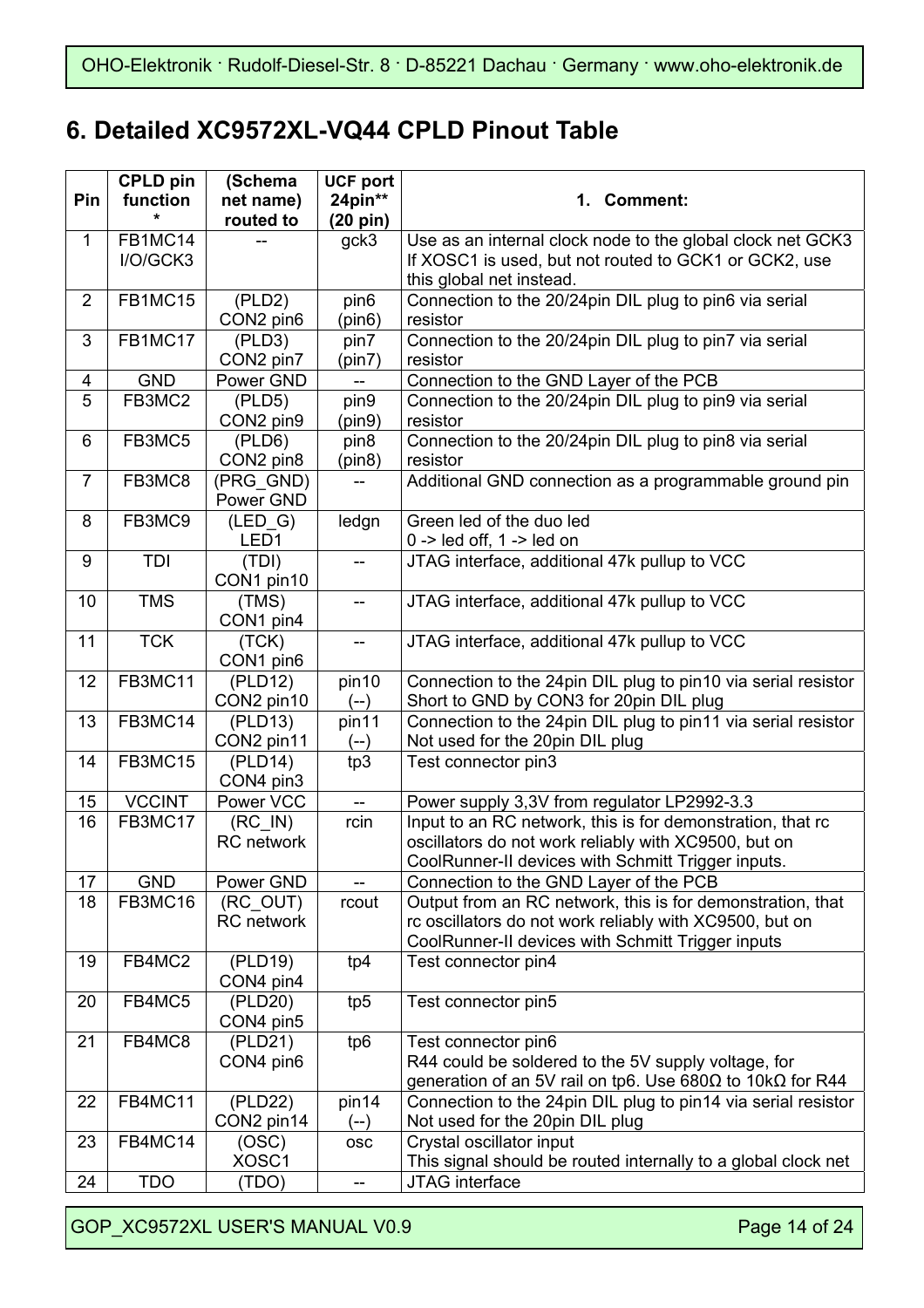#### OHO-Elektronik · Rudolf-Diesel-Str. 8 · D-85221 Dachau · Germany · www.oho-elektronik.de

|    |                | CON1 pin8        |                  |                                                                  |
|----|----------------|------------------|------------------|------------------------------------------------------------------|
| 25 | <b>GND</b>     | Power GND        | $- -$            | Connection to the GND Layer of the PCB                           |
| 26 | <b>VCCIO</b>   | Power VCC        | --               | Power supply 3,3V from regulator LP2992-3.3                      |
| 27 | FB4MC15        | (PLD27)          | pin15            | Connection to the 24pin DIL plug to pin15 via serial resistor    |
|    |                | CON2 pin15       | (pin11)          | Connection to the 20pin DIL plug to pin11 via serial resistor    |
| 28 | FB4MC17        | (PLD28)          | pin16            | Connection to the 24pin DIL plug to pin16 via serial resistor    |
|    |                | CON2 pin16       | (pin12)          | Connection to the 20pin DIL plug to pin12 via serial resistor    |
| 29 | FB2MC2         | (PLD29)          | pin17            | Connection to the 24pin DIL plug to pin17 via serial resistor    |
|    |                | CON2 pin17       | (pin13)          | Connection to the 20pin DIL plug to pin13 via serial resistor    |
| 30 | FB2MC5         | (PLD30)          | pin18            | Connection to the 24pin DIL plug to pin18 via serial resistor    |
|    |                | CON2 pin18       | (pin14)          | Connection to the 20pin DIL plug to pin14 via serial resistor    |
| 31 | FB2MC6         | (PLD31)          | pin19            | Connection to the 24pin DIL plug to pin19 via serial resistor    |
|    |                | CON2 pin19       | (pin15)          | Connection to the 20pin DIL plug to pin15 via serial resistor    |
| 32 | FB2MC8         | (PLD32)          | pin20            | Connection to the 24pin DIL plug to pin20 via serial resistor    |
|    |                | CON2 pin20       | (pin16)          | Connection to the 20pin DIL plug to pin16 via serial resistor    |
| 33 | FB2MC9         | $(LED_R)$        | ledrd            | Red led of the duo led                                           |
|    | I/O/GSR        | LED <sub>1</sub> |                  | $0 \rightarrow$ led off, 1 -> led on                             |
|    |                |                  |                  | This is also an input to the global set/reset net GSR            |
| 34 | <b>FB2MC11</b> | (PLD34)          | tp2              | Test connector pin2, R38 is soldered to the 3,3V supply          |
|    | I/O/GTS2       | CON4 pin2        |                  | voltage, as a pullup on tp2.                                     |
|    |                |                  |                  | Tp2 can be used as a simple input by shorting to tp1             |
|    |                |                  |                  | This is also an input to the global tri state net GTS2           |
| 35 | <b>VCCINT</b>  | Power VCC        | 44               | Power supply 3,3V from regulator LP2992-3.3                      |
|    |                |                  |                  |                                                                  |
| 36 | FB2MC14        | (PLD36)          | pin13            | Connection to the 24pin DIL plug to pin13 via serial resistor    |
|    | I/O/GTS1       | CON2 pin13       | $(--)$           | Not used for the 20pin DIL plug                                  |
|    |                |                  |                  | This is also an input to the global tri state net GTS1           |
| 37 | FB2MC15        | (PLD37)          | pin21            | Connection to the 24pin DIL plug to pin21 via serial resistor    |
|    |                | CON2 pin21       | (pin17)          | Connection to the 20pin DIL plug to pin17 via serial resistor    |
| 38 | <b>FB2MC17</b> | (PLD38)          | pin22            | Connection to the 24pin DIL plug to pin22 via serial resistor    |
|    |                | CON2 pin22       | (pin18)          | Connection to the 20pin DIL plug to pin18 via serial resistor    |
| 39 | FB1MC2         | (PLD39)          | pin23            | Connection to the 24pin DIL plug to pin23 via serial resistor    |
|    |                | CON2 pin23       | (pin19)          | Connection to the 20pin DIL plug to pin19 via serial resistor    |
| 40 | FB1MC5         | (PLD40)          | pin3             | Connection to the 20/24pin DIL plug to pin3 via serial           |
|    |                | CON2 pin3        | (pin3)           | resistor                                                         |
| 41 | FB1MC6         | (PLD41)          | pin4             | Connection to the 20/24pin DIL plug to pin4 via serial           |
|    |                | CON2 pin4        | (pin4)           | resistor                                                         |
| 42 | FB1MC8         | (PLD42)          | pin <sub>5</sub> | Connection to the 20/24pin DIL plug to pin5 via serial           |
|    |                | CON2 pin5        | (pin5)           | resistor                                                         |
| 43 | FB1MC9         | (PLD43)          | pin1             | Connection to the 20/24pin DIL plug to pin1 via serial           |
|    | I/O/GCK1       | CON2 pin10       | (pin1)           | resistor                                                         |
|    |                |                  |                  | This is also an input to the global clock net 1 GCK1             |
| 44 | FB1MC11        | (PLD44)          | pin2             | Connection to the 20/24pin DIL plug to pin2 via serial           |
|    | I/O/GCK2       | CON2 pin10       | (pin2)           | resistor<br>This is also an input to the global clock net 2 GCK2 |

\* FB1MC11 denotes function block1, macrocell 11

\*\* There is an UCF file definition for 24pin, and another one for 20pin device usage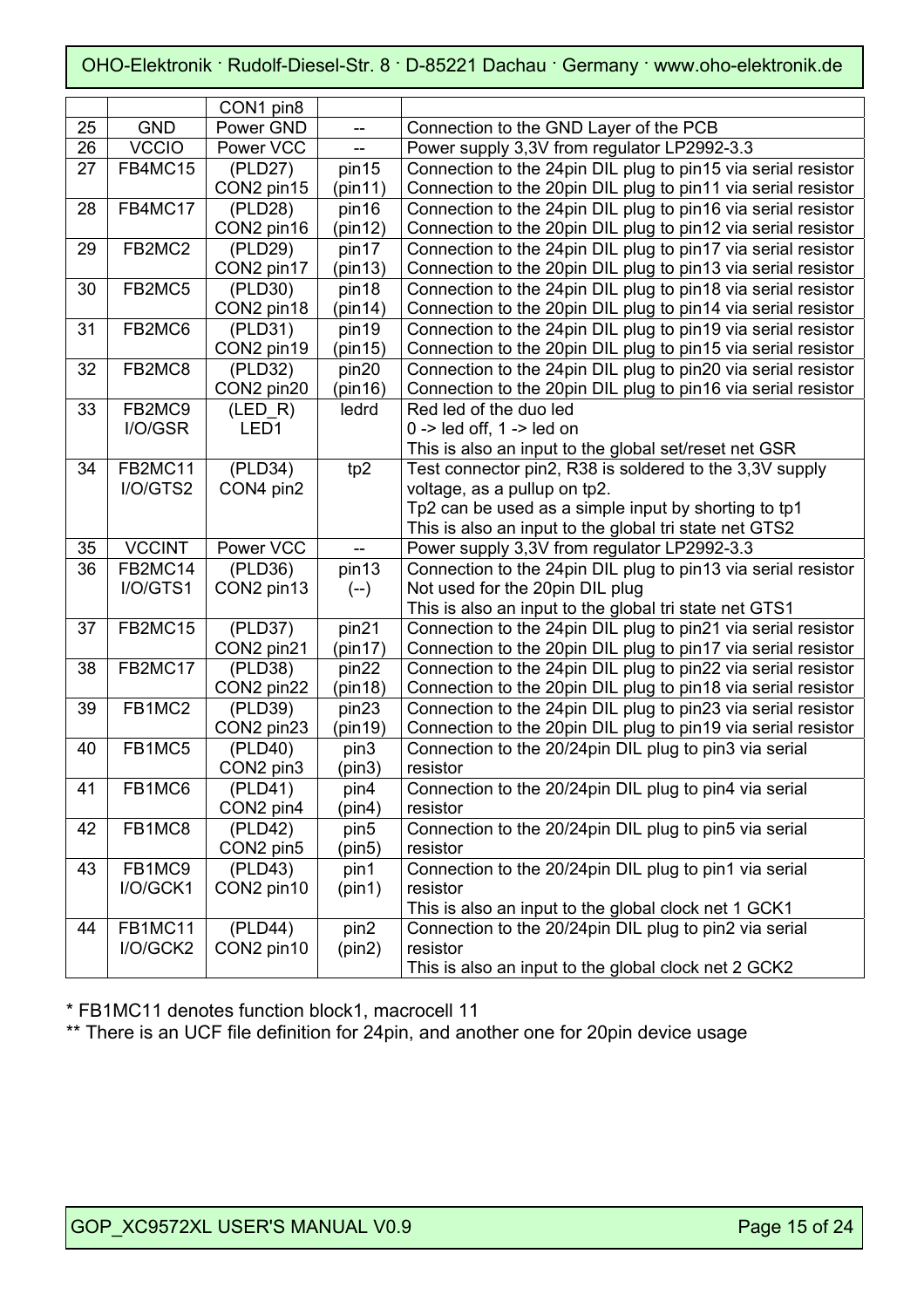### **7. CON4 Test Connector Pinout Table**

| Pin            | <b>CPLD pin</b> | (Schema     | <b>UCF</b>      |                                                                           |
|----------------|-----------------|-------------|-----------------|---------------------------------------------------------------------------|
|                | function        | net name)   | port            | <b>Comment</b>                                                            |
|                | ÷               | routed to   | name **         |                                                                           |
| 1              | <b>GND</b>      | GND.        | --              | Power ground plane connection                                             |
| $\overline{2}$ | FB2MC11         | (PLD34)     | tp <sub>2</sub> | Test connector pin2, R38 is soldered to the 3,3V supply                   |
|                | I/O/GTS2        | CON4 pin2   |                 | voltage, as a pullup on tp2.                                              |
|                |                 |             |                 | Tp2 can be used as a simple input by shorting to tp1                      |
|                |                 |             |                 | This is also an input to the global tri state net GTS2                    |
| 3              | FB3MC15         | (PLD14)     | tp3             | Test connector pin3                                                       |
|                |                 | CON4 pin3   |                 |                                                                           |
| 4              | FB4MC2          | (PLD19)     | tp4             | Test connector pin4                                                       |
|                |                 | CON4 pin4   |                 |                                                                           |
| 5              | FB4MC5          | (PLD20)     | tp5             | Test connector pin5                                                       |
|                |                 | CON4 pin5   |                 |                                                                           |
| 6              | FB4MC8          | (PLD21)     | tp6             | Test connector pin6                                                       |
|                |                 | CON4 pin6   |                 | R44 could be soldered to the 5V supply voltage, for                       |
|                |                 |             |                 | generation of an 5V rail on tp6. Use 680 $\Omega$ to 10k $\Omega$ for R44 |
| $\overline{7}$ |                 | (VCC IN)    |                 | 5V input voltage protected by a polyfuse                                  |
|                |                 | voltage reg |                 |                                                                           |

# **8. CON3 Configuration Jumper options**

|         | Enable 20pin PAL / GAL Emulation, put GND to pin 10 of CON2 |
|---------|-------------------------------------------------------------|
| $3 - 4$ | Enable XOSC1 crystal oscillator 49,152 MHz                  |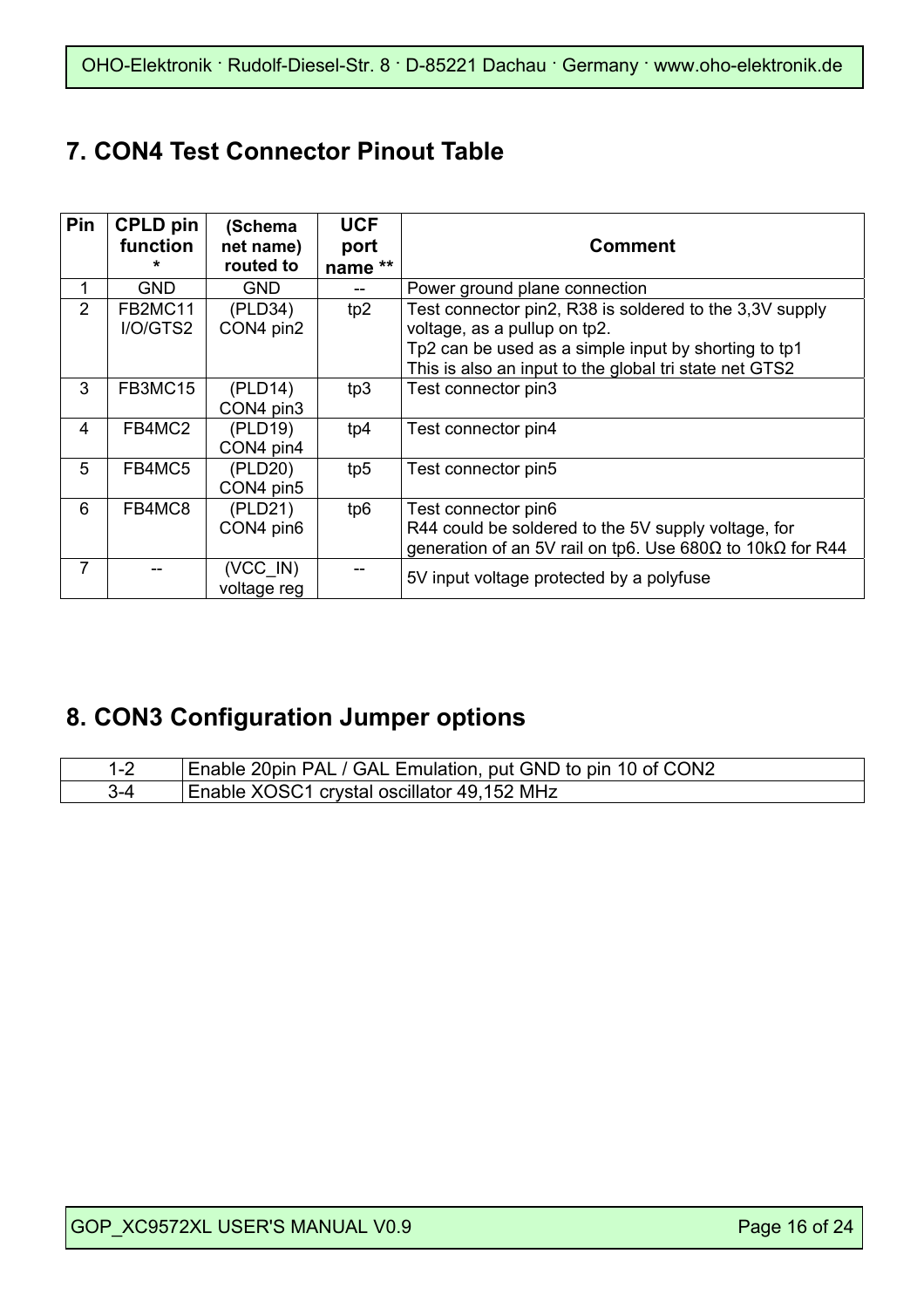# **9. CON2 DIL Connector Pinout Table**

| Pin               | <b>CPLD pin</b> | (Schema                | <b>UCF</b>                   |                                                        |
|-------------------|-----------------|------------------------|------------------------------|--------------------------------------------------------|
|                   | function        | net name)              | port                         | <b>Comment</b>                                         |
|                   | *               | routed to              | name **                      |                                                        |
| $\mathbf{1}$      | FB1MC9          | (PLD43)                | pin1                         | Connection to CPLD pin 43 via serial resistor          |
|                   | I/O/GCK1        | CPLD pin 43            | (pin1)                       | This is also an input to the global clock net 1 GCK1   |
| $\overline{2}$    | FB1MC11         | (PLD44)                | pin2                         | Connection to CPLD pin 44 via serial resistor          |
|                   | I/O/GCK2        | CPLD pin 44            | (pin2)                       | This is also an input to the global clock net 2 GCK2   |
| 3                 | FB1MC5          | (PLD40)                | pin3                         | Connection to CPLD pin 40 via serial resistor          |
|                   |                 | CPLD pin 40            | (pin3)                       |                                                        |
| 4                 | FB1MC6          | (PLD41)                | pin4                         | Connection to CPLD pin 41 via serial resistor          |
|                   |                 | CPLD pin 41            | (pin4)                       |                                                        |
| 5                 | FB1MC8          | (PLD42)                | pin5                         | Connection to CPLD pin 42 via serial resistor          |
|                   |                 | CPLD pin 42            | (pin5)                       |                                                        |
| 6                 | FB1MC15         | (PLD2)                 | pin <sub>6</sub>             | Connection to CPLD pin 2 via serial resistor           |
|                   |                 | CPLD pin 2             | (pin6)                       |                                                        |
| $\overline{7}$    | FB1MC17         | (PLD3)                 | pin7                         | Connection to CPLD pin 3 via serial resistor           |
|                   |                 | CPLD pin 3             | (pin7)                       |                                                        |
| 8                 | FB3MC5          | (PLD6)                 | pin <sub>8</sub>             | Connection to CPLD pin 6 via serial resistor           |
|                   |                 | CPLD pin 6             | (pin8)                       |                                                        |
| 9                 | FB3MC2          | (PLD5)                 | pin9                         | Connection to CPLD pin 5 via serial resistor           |
| 10                | FB3MC11         | CPLD pin 5<br>(PLD12)  | (pin9)<br>pin10              | Connection to CPLD pin 12 via serial resistor          |
|                   |                 | CPLD pin 12            | $(--)$                       | Short to GND by CON3 for 20pin DIL plug                |
| 11                | FB3MC14         | (PLD13)                | pin11                        | Connection to CPLD pin 13 via serial resistor          |
|                   |                 | CPLD pin 13            | $(--)$                       | Not used for the 20pin DIL plug                        |
| $12 \overline{ }$ | <b>GND</b>      | <b>GND</b>             | $-$                          | Power ground plane connection                          |
| 13                | FB2MC14         | (PLD36)                | pin13                        | Connection to CPLD pin 36 via serial resistor          |
|                   | I/O/GTS1        | CPLD pin 36            | $(--)$                       | Not used for the 20pin DIL plug                        |
|                   |                 |                        |                              | This is also an input to the global tri state net GTS1 |
| 14                | FB4MC11         | (PLD22)                | pin14                        | Connection to CPLD pin 22 via serial resistor          |
|                   |                 | CPLD pin 22            | $(--)$                       | Not used for the 20pin DIL plug                        |
| 15                | FB4MC15         | (PLD27)                | pin15                        | Connection to CPLD pin 27 via serial resistor          |
|                   |                 | CPLD pin 27            | (pin11)                      |                                                        |
| 16                | FB4MC17         | (PLD28)                | pin16                        | Connection to CPLD pin 28 via serial resistor          |
|                   |                 | CPLD pin 28            | (pin12)                      |                                                        |
| 17                | FB2MC2          | (PLD29)                | pin17                        | Connection to CPLD pin 29 via serial resistor          |
|                   |                 | CPLD pin 29            | (pin13)                      |                                                        |
| 18                | FB2MC5          | (PLD30)                | pin18                        | Connection to CPLD pin 30 via serial resistor          |
|                   |                 | CPLD pin 30            | (pin14)                      |                                                        |
| 19                | FB2MC6          | (PLD31)                | pin19                        | Connection to CPLD pin 31 via serial resistor          |
|                   |                 | CPLD pin 31            | (pin15)                      |                                                        |
| 20                | FB2MC8          | (PLD32)                | pin20                        | Connection to CPLD pin 32 via serial resistor          |
|                   |                 | CPLD pin 32            | (pin16)                      |                                                        |
| 21                | FB2MC15         | (PLD37)                | pin21                        | Connection to CPLD pin 37 via serial resistor          |
|                   |                 | CPLD pin 37            | (pin17)                      |                                                        |
| 22                | FB2MC17         | (PLD38)                | pin22                        | Connection to CPLD pin 38 via serial resistor          |
|                   |                 | CPLD pin 38            | (pin18)                      |                                                        |
| 23                | FB1MC2          | (PLD39)<br>CPLD pin 39 | pin <sub>23</sub><br>(pin19) | Connection to CPLD pin 39 via serial resistor          |
|                   |                 |                        |                              |                                                        |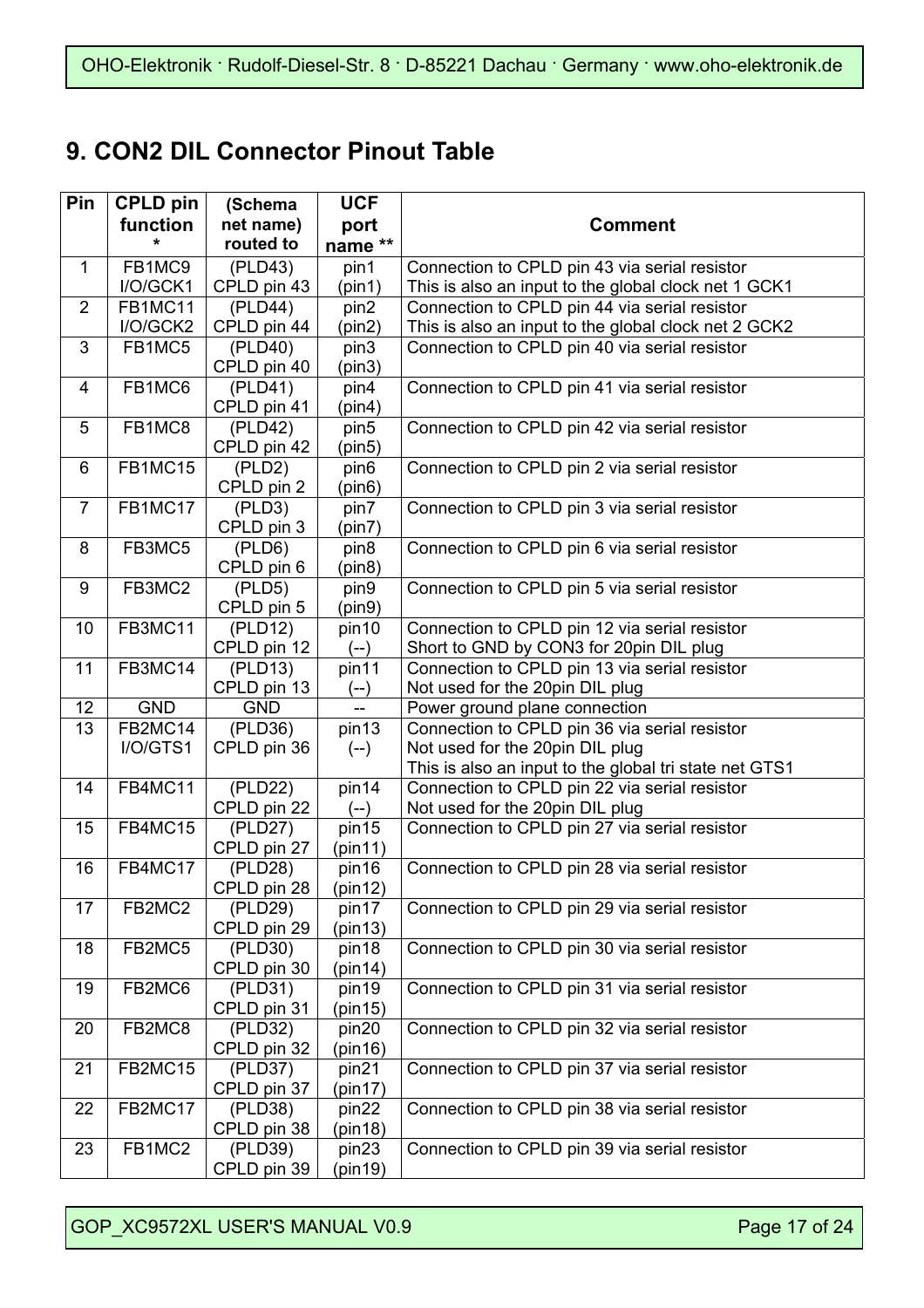| OHO-Elektronik · Rudolf-Diesel-Str. 8 · D-85221 Dachau · Germany · www.oho-elektronik.de |  |
|------------------------------------------------------------------------------------------|--|
|                                                                                          |  |

### **10. DIL Connector Layout**

GOP XC9572XL module top view for 24 pin and 20 pin emulation mode:

 $24$   $-$  PIN\_24  $-$  5V input voltage to the module

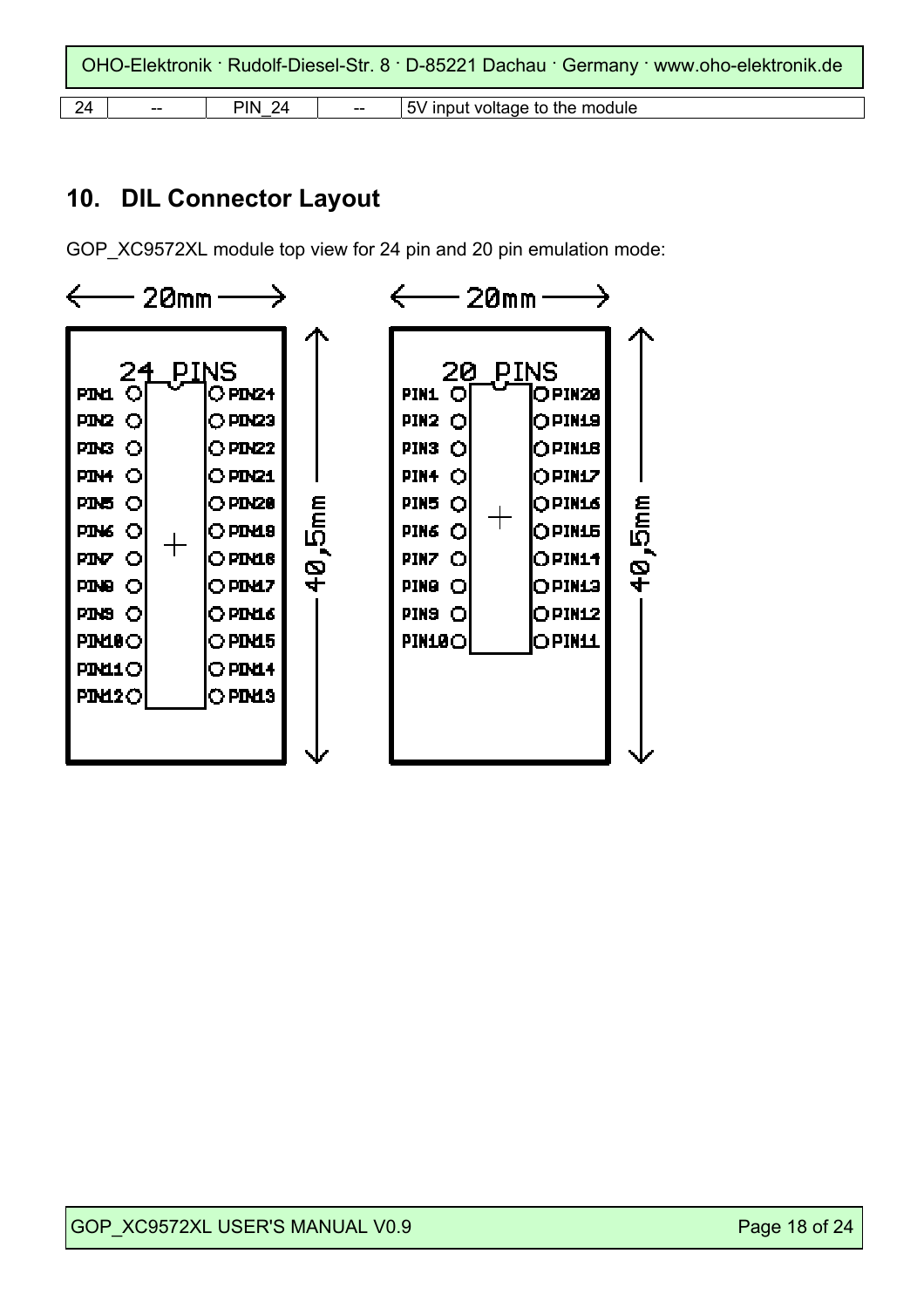

### **11. Schematics**

GOP\_XC9572XL USER'S MANUAL V0.9 Page 19 of 24

OHO-Elektronik · Rudolf-Diesel-Str. 8 · D-85221 Dachau · Germany · www.oho-elektronik.de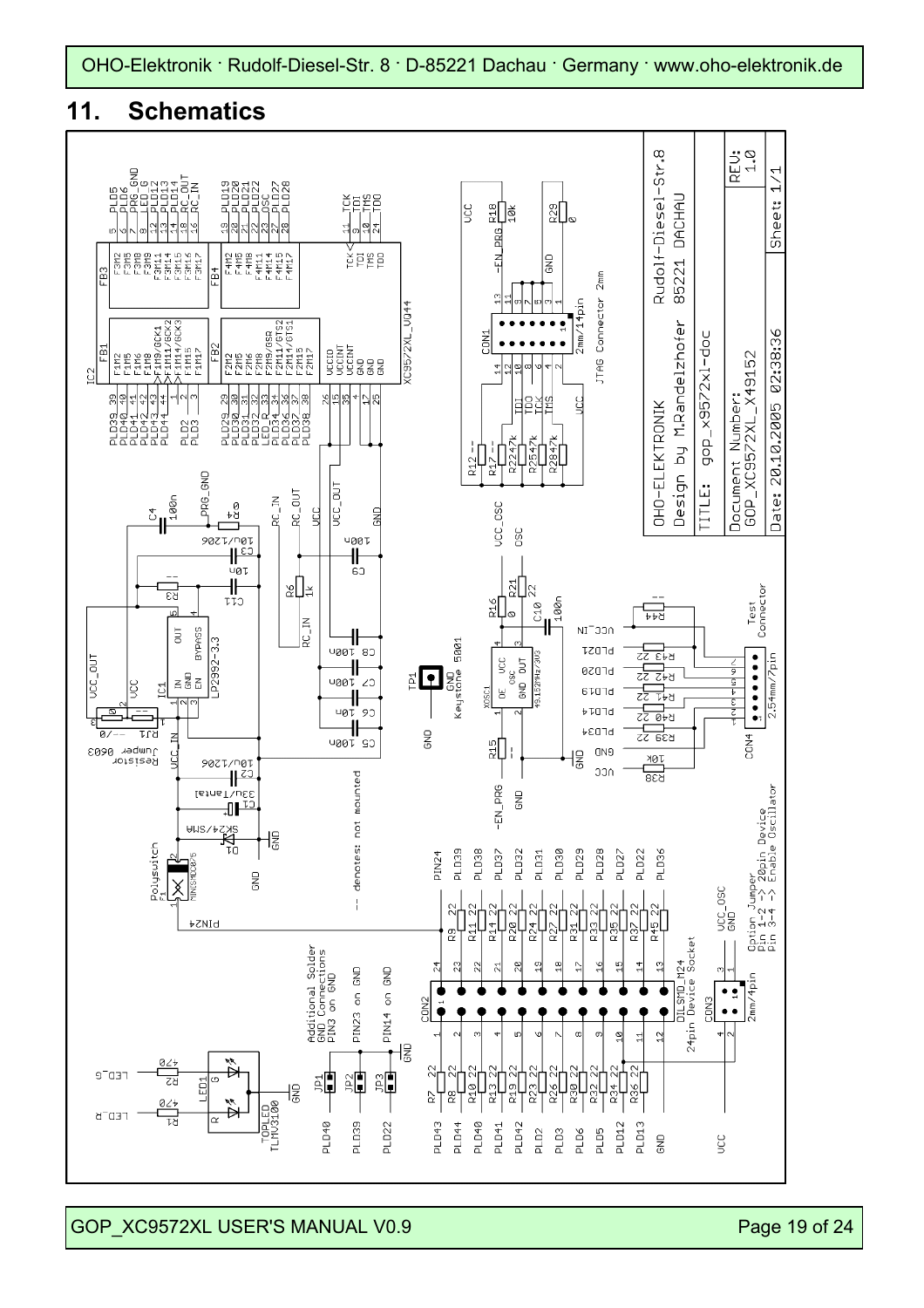OHO-Elektronik · Rudolf-Diesel-Str. 8 · D-85221 Dachau · Germany · www.oho-elektronik.de



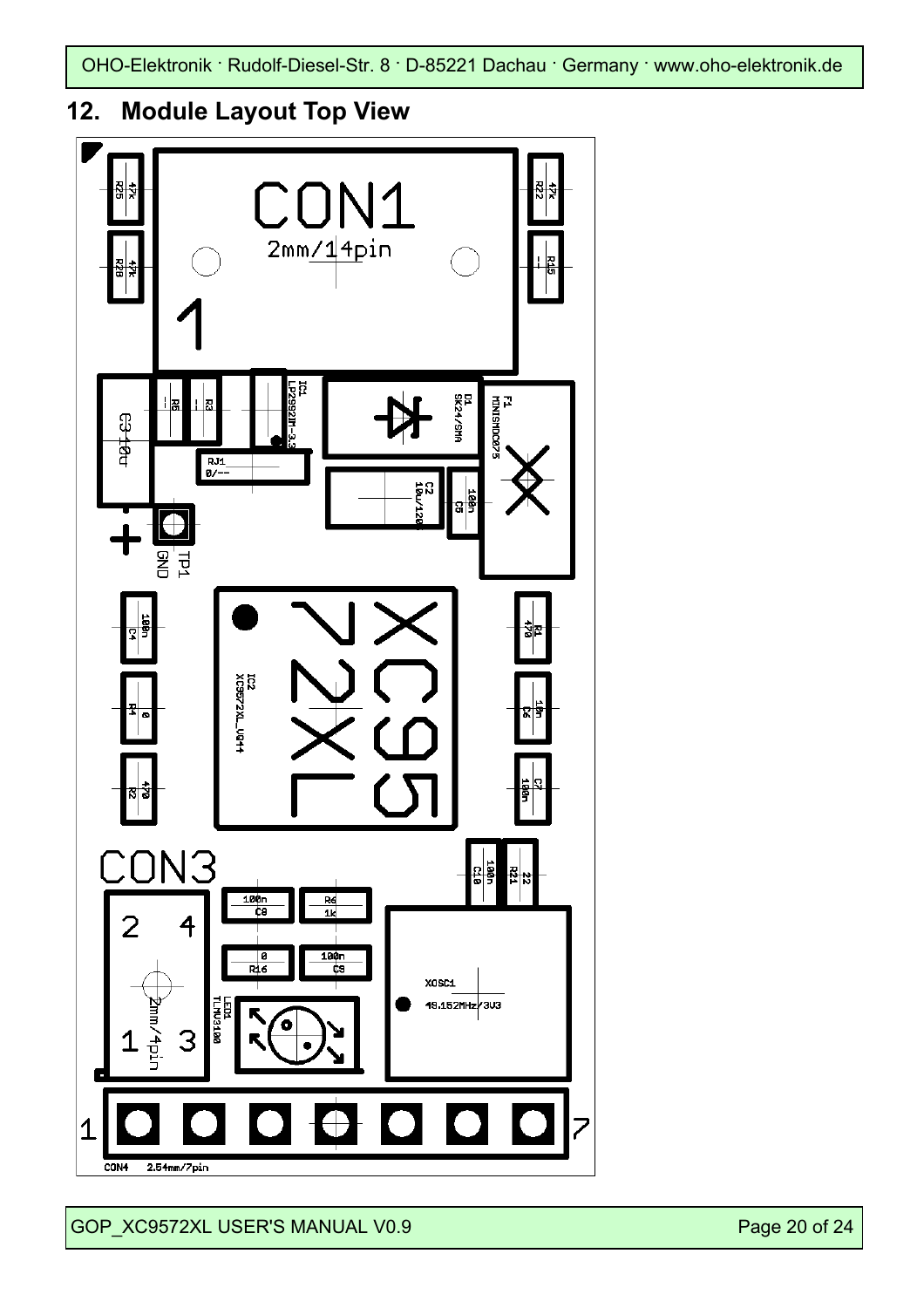OHO-Elektronik · Rudolf-Diesel-Str. 8 · D-85221 Dachau · Germany · www.oho-elektronik.de

### **13. Module Layout Bottom View**



GOP\_XC9572XL USER'S MANUAL V0.9 Page 21 of 24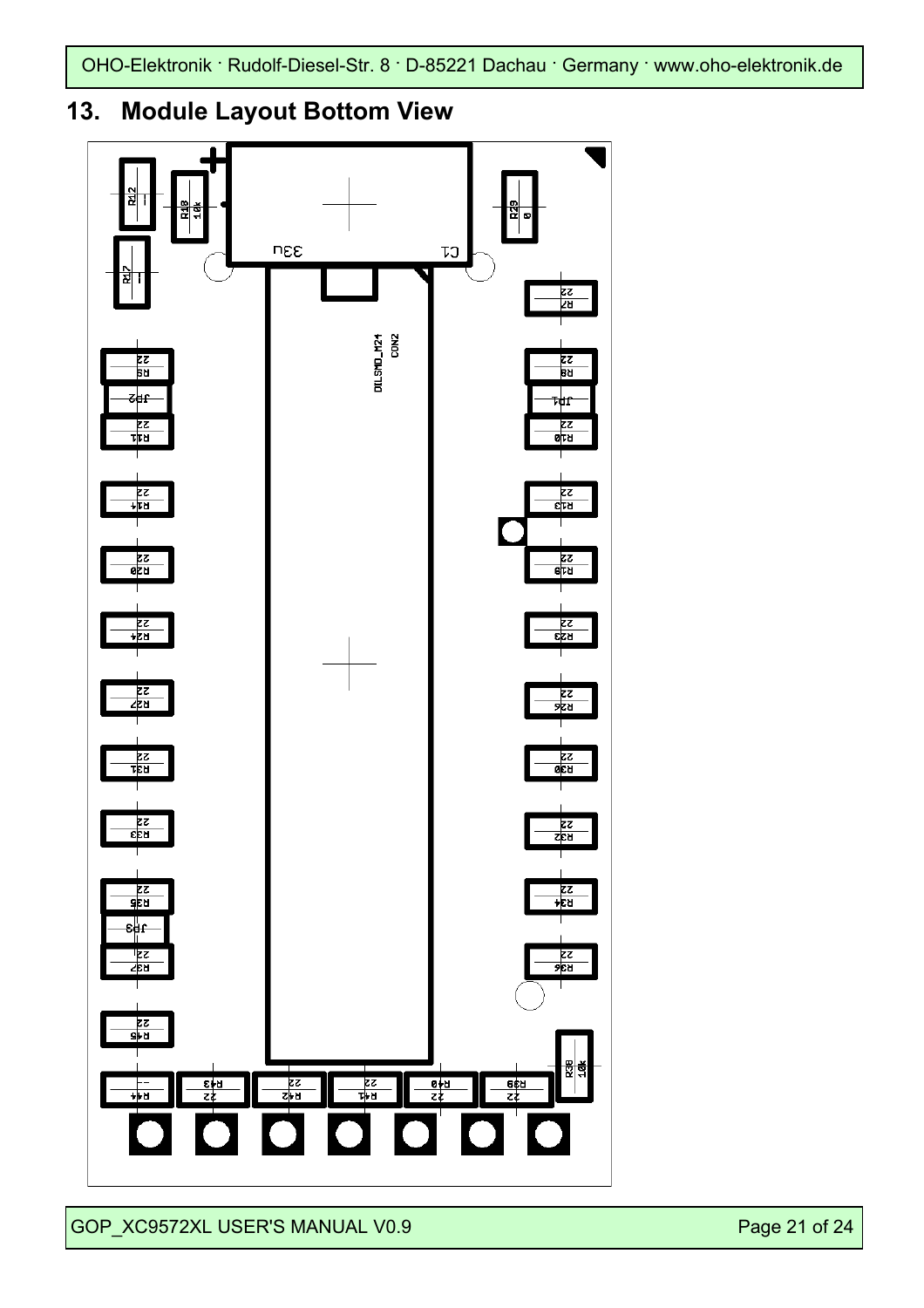# **14. Technical Specifications**

| CPLD:                    | Xilinx XC9572XL-10VQ44C      |
|--------------------------|------------------------------|
| Supply Voltage on PIN24: | $3,5 - 5,5V$                 |
| Size:                    | 40,5 x 20mm, 1,594" x 0,787" |
| Height PCB to Top:       | max. 8mm, 0,315"             |
| Height PCB to Bottom:    | max. 12mm, 0,472"            |
| Weight:                  | 7g                           |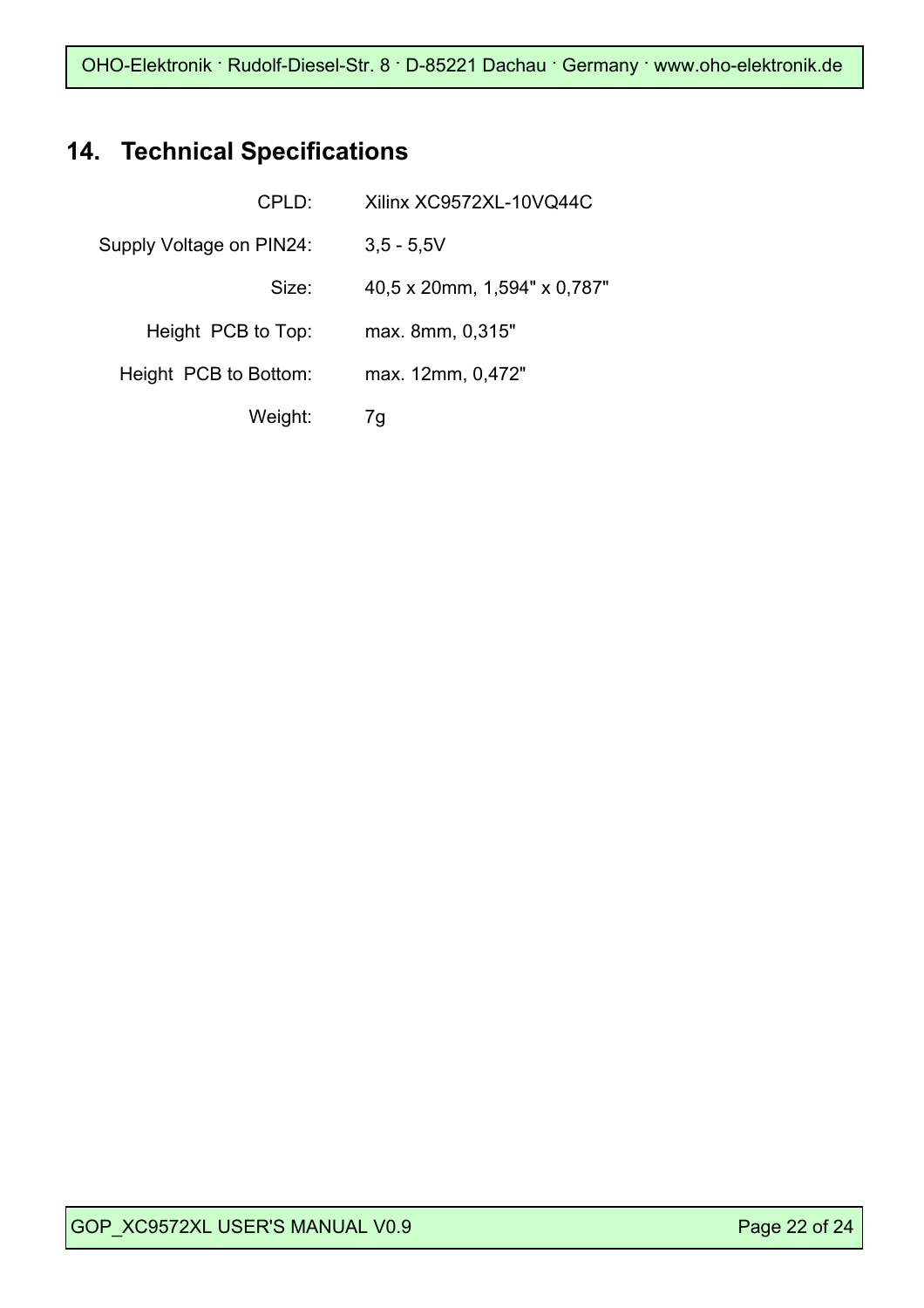#### **15. Literature**

- ¾ [1] DS054 XC9500XL High-Performance CPLD Family Data Sheet http://direct.xilinx.com/bvdocs/publications/DS054.pdf
- ¾ [2] DS057 XC9572XL High Performance CPLD http://direct.xilinx.com/bvdocs/publications/ds057.pdf
- ¾ [3] XAPP150 I/V Curves for Xilinx FPGA and CPLD Families http://direct.xilinx.com/bvdocs/appnotes/xapp150.pdf
- $\triangleright$  [4] XAPP444 CPLD Fitting, Tips and Tricks http://direct.xilinx.com/bvdocs/appnotes/xapp444.pdf
- ¾ [5] LP2992 Micropower 250 mA Low-Noise Ultra Low-Dropout Regulator http://cache.national.com/ds/LP/LP2992.pdf
- ¾ [6] XAPP140 XC9500XL CPLD Power Sequencing and Hot Plugging http://direct.xilinx.com/bvdocs/appnotes/xapp140.pdf
- ¾ [7] DS097 Xilinx Parallel Cable IV http://direct.xilinx.com/bvdocs/publications/ds097.pdf
- ¾ [8] DS300 Platform Cable USB http://direct.xilinx.com/bvdocs/publications/ds300.pdf
- ¾ [9] XAPP784 Bulletproof CPLD Design Practices http://direct.xilinx.com/bvdocs/appnotes/xapp784.pdf
- ¾ [10] XAPP805 Driving Leds with Xilinx CPLD's http://direct.xilinx.com/bvdocs/appnotes/xapp805.pdf